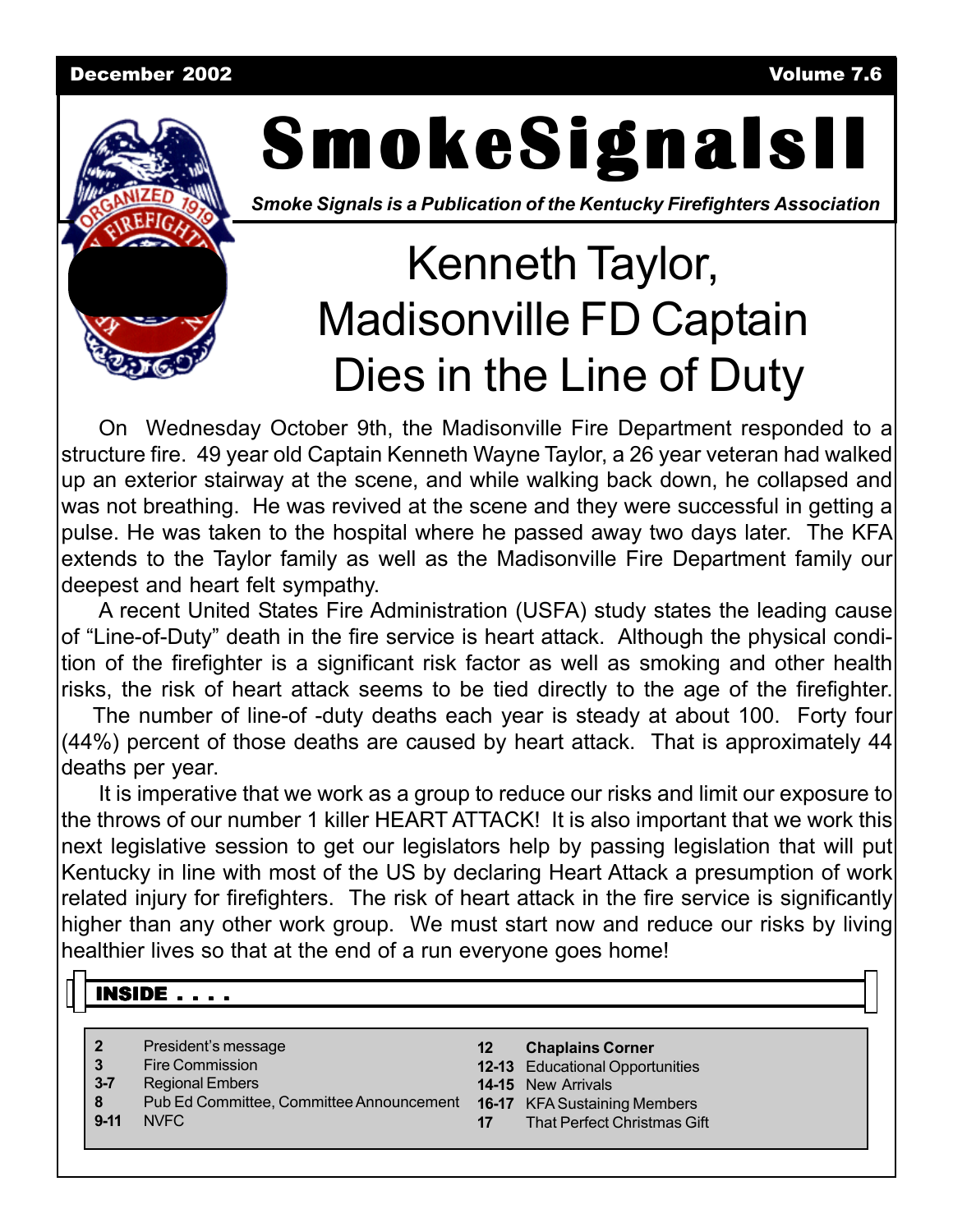

#### **FROM THE PRESIDENT**

 Summer is over, fall has fallen and 2002 is drawing close to its end. The elections are finally over! Hopefully your summer was productive and accident/

injury free.

There has been a lot of activity in all of our fire service lives as I'm sure there has been in your personal lives. As your President I'd like to apologize to Chief Larry Atwell Newport Fire Department re: the 911 Remembrance service and the Dixie Firefighters Association re: their Awards Banquet most recent service, as they had asked me to visit or participate in their programs, only to find me physically unavailable. It was with regret that I missed both programs. There is little doubt I would have benefited from Chaplain Dawson's (Lexington Fire Department) presentation on "faith" and "commitment" at the DFFA program.

 The KFA will be holding an E-Board meeting Nov. 16, 2002. We will attempt to catch up and fill any gaps developing since the conference in Bowling Green. We will, among other things, be preparing for the next Legislative Session. Gerald Stewart has attended several hearings and meetings of the state and local government committees that are dealing with pension insurance reform. He will deliver a report at that meeting. Fireman Joe (Stambush – Chairperson of the KFA Public Education Committee) has been working very hard pursuing the Risk Watch program for the state of Kentucky. I have been made aware of several firefighter funerals that, by request, have been assisted by KFA (Charlie Shaw – Special Events Coordinator). Several other committees have been very busy of late. It pleases me to hear that our injured brother and sister firefighters from Fulton (Debbie and Chief Jim Hartz) are on the mend. It appears that several Kentucky fire departments (in addition to those listed in the last Smoke Signals) have received Fire Act Grants. Congratulations! Your need was evidently recognized and conveyed in an acceptable format. Our new Funding Research Committee will continue to keep an eye out and an ear open for funding opportunities.

I want to take the opportunity to welcome and congratulate Chief Harshbarger (Hebron Fire Department) your new 1<sup>st</sup> VP. The Northern Kentucky Firefighters Association, as always, never missed a beat and newly elected Bill Robbins of the Southeast Firefighters Association who takes the place of Earnest Clark as second Vice President.

 Please get to know your Regional Director and your Area Vice President. The Kentucky Firefighters Association is commissioned to promoting the best interests of the firefighters and the fire service in Kentucky. Communication and participation are our keys to success. Dues are payable October 1 through Dec1. Duplicate forms are available on the KFA web site. Go to the Membership tab.

Have a happy and safe holiday season.

Randy Lawson, President

## **KFA Executive Board Changes**

A short time after the Conference in August, 1st Vice President Mike Giordano found it necessary to resign as vice president citing personal reasons. We are very pleased to announce that Chief Dale Harshbarger of the Hebron Fire Protection District located in Boone County has stepped up to the plate for us. He was voted in at a specially called Northern KY meeting on Tuesday evening, October 22, 2002.

The Southeastern Firefighters Associatiion has replaced its vice president. Chief Bill Robbins of the Pineville FD was elected to fill the office of KFA 2nd Vice-President, that would have been filled by Chief Ernest Clark of London.

Chief Harshberger and Chief Robbins were sworn in as vice presidents at the KFA Executive Board meeting held in Jeffersontown on November 16, 2002. Please take the time to make these new arrivals to the KFA leadership team feel at home. Addresses and phone numbers are on the KFA Web Page at www.kyfa.org or you can e-mail them at:

Dale Harshberger - chief375@hebronfire.org Bill Robbins - ltbill2001@yahoo.com The KFA Says **WELCOME ABOARD**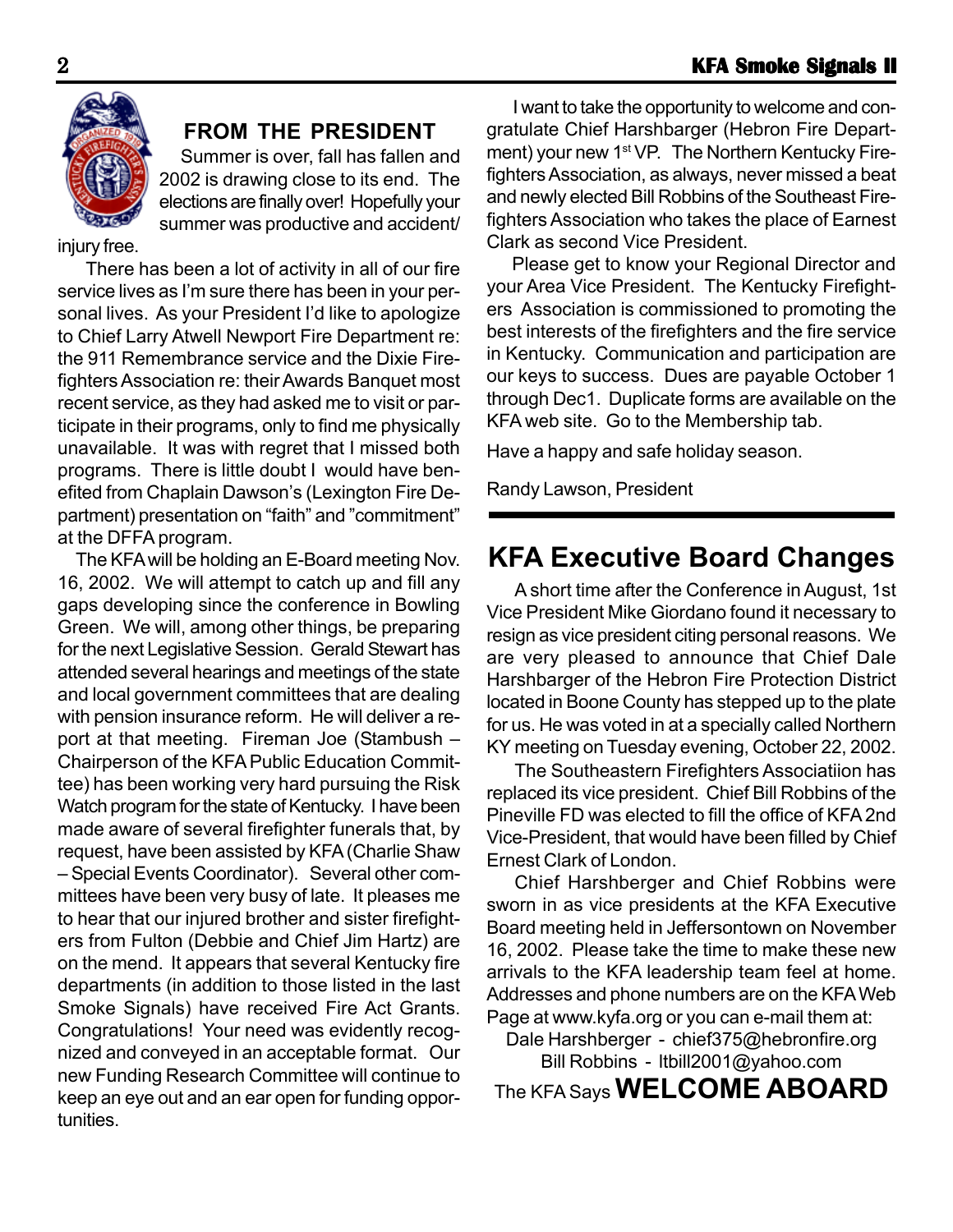#### **KFA Smoke Signals II** 3



#### FIRE COMMISSION Walter J. Lage **Director**

State Fire Commission

**MARK YOUR CALENDAR**

#### **State Fire School is moving to the weekend. June 7 and June 8, 2003 Watch for more details in the February Smoke Signals**

Please welcome a new member to the Fire Commission. Mr. Gregory Lowe has been appointed to the Fire Commission and will represent Chiefs of Volunteer Departments. Mr. Lowe is a member of Kentucky 86 Fire and Rescue Department in Hardin County. He replaces Mr. Mike O'Day.

The Fire Commission offices have been relocated**. Our telephone numbers, mailing address and e-mail addresses have remained the same.** Our new physical location is 805 –B Newtown Circle, Lexington, Kentucky. Please feel free to stop in and say hello.

All fire departments should have received a print out of their 2002 year-to-date training hours. Please remember that to qualify for state aid, a minimum of 50% of a department's members must be certified and receive 20 hours of training annually and this requirement must be completed annually by December 31.

For those that participate in the incentive program, please remember that in order to receive your incentive funds in a timely manner, your request should be in the Fire Commission office by the  $5<sup>th</sup>$  of each month. Should you fail to submit your request on time, payment for that period may be delayed for several months.

If you are applying for a low interest loan from the Fire Commission, the Loan Committee strongly recommends that you do not commit any funds (down payment) towards any purchase prior to your loan being reviewed and approved by the Loan Committee. A decision on your part to commit funds to a project prior to loan approval will not impact the decision of the Loan Committee. The loan application is being updated and additional information will be required to allow the Loan Committee to better

evaluate the applications. Additionally, should a department pay off an existing Fire Commission loan, that department will not be considered for another loan for a period of 6 months. All loan application information must be received in the Fire Commission office by the  $10<sup>th</sup>$  day of the month preceding the month of the Fire Commission meeting. Fire Commission meetings are normally held in even numbered months.

Any correspondence should be sent to:

2750 Research Park Drive- Barn Annex P.O. Box 14092 Lexington, Kentucky 40512-4092 Our telephone numbers are: 1-800-782-6823 Fax – 859-246-3484

Web page address – www.kctcs.net/ kyfirecommission. To enter training hours via the internet – http;//kyfiretraining.kctcs.net

## REGIONAL EMBERS



#### **JACKSON PURCHASE FIREFIGHTERS ASSOCIATION**

Karen Freeman President

Greetings from the JPFA and "Far Western Kentucky". Fall is in the air with cooler weather, the changing of the leaves, (and they seem more beautiful this year than in years past) and a lot of rainy days here in Western Kentucky. And we thank the good Lord for the change and for this wondrous fall season. Would that mere man could paint a picture on canvas as near perfect as this landscape we see before us. It just doesn't get any better than this.

As often happens during the fall of the year, the citizens in Kentucky and the rest of the United States are facing an election that will effect our everyday lives and our lively hood for years to come. One local columnist wrote that she had viewed 3,205,487,304 political ads on TV during the week and that she had seen some of them 375,692 times. I know the feeling. And who do you believe?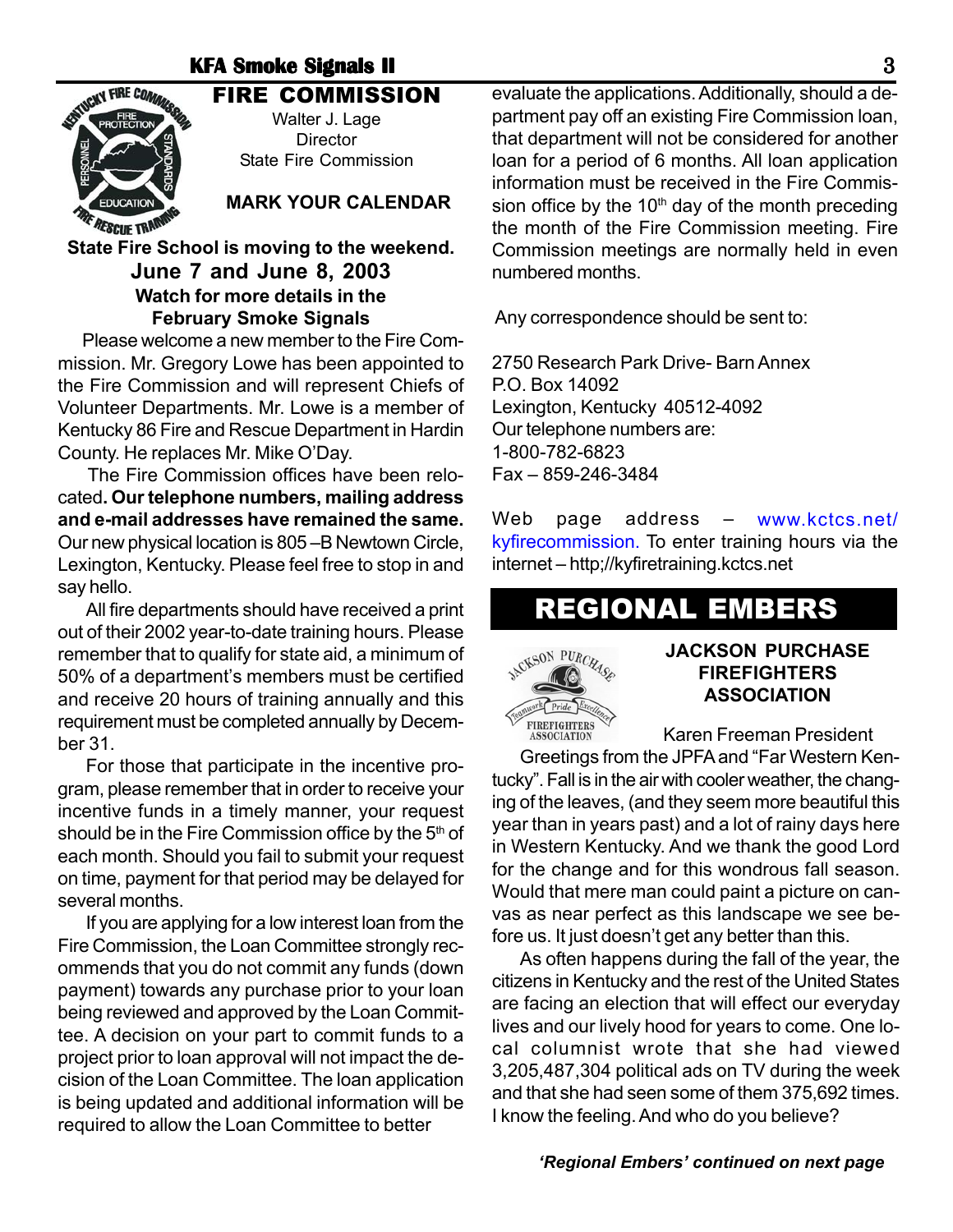According to the ads, if your view is from the left, then there is no one on the right that is qualified. If your view is shaded to the right, then there is no one on the left that is qualified. And if you take the middle of the road, there is no one qualified to run our country. Past performances by most of our politicians would indicate that they pass the middle of the road test. (No one qualified) I have heard it said many times that a prudent person, preparing to vote, would consider the voting record of the politician in question and vote accordingly. The voting record of most of our politicians changes with the wind. Often times their votes seem to be self-serving and totally opposite the views and wishes of their constituents. What then is a concerned and conscientious voter to do? I have no earthly idea! I would assume that a reasonable person would make the best guess that he/ she could make concerning a candidate. Then if that candidate did not perform as promised, he/she would not get another vote in the next election. The Bible says that it is a sin to lie. I believe that there will be many politicians in hell. They will have much company.

The election, of course, will be over by the time you are reading this copy. I hope that everyone that you voted for is a winner. More importantly, I hope that every firefighter in the Commonwealth voted on Election Day and encouraged someone else to do the same. If you did not vote, regardless of your excuse, shame on you. Make a vow now with yourself that you will never let another election pass with out your participation. Remember, if you do not cast your ballot, you have no right to complain about anything that happens. And firefighters do like to complain!

The **Water Valley Volunteer Fire Department** in Water Valley, Kentucky has received confirmation that they will receive a \$74,797.00 Federal Fire Act Grant for Fire Operations and Firefighter Safety. The grant was awarded in the sixth round of the grant process. Water Valley, Kentucky is a small town located on Highway 45 in the extreme South West corner of Graves County in "Far Western Kentucky". The annual Fire Department budget is approximately \$21,500 depending heavily on the success of their fund-raisers. Fire Chief Jerrial McKenzie and Assistant Chief Dale Webb wrote the grant and submitted it on behalf of their department. It appears that their efforts have been rewarded.

However, Chief McKenzie says that he has not received a dime at this point. He will reserve his excitement for the day the grant money is in the fire department account. But, he adds, the fire department has a wish list ready and waiting. Chief McKenzie says that much of the equipment, which is on their list, is equipment that the department sorely needed, simply could not afford and never expected to be able to purchase. A portion of the wish list reads as follows; turn out gear for all firefighters (to include helmet, nomex hood, coat, pants, boots and gloves) an SCBA air compressor, spare SCBA cylinders, three (3) inch hose, a multitude of small appliances, a thermal imaging camera, a positive pressure ventilation fan, a K-12 saw, a chain saw, a ricipo saw and the list goes on and on. It appears that it will be a very merry Christmas at the Water Valley Fire Department this season.

Congratulations to Chief McKenzie and all of the men and women of the Water Valley Fire Department. More importantly congratulations to all of the citizens of Water Valley and the surrounding area that this small, hard working rural department protects. You have done well and your hard work and dedication is appreciated and admired by your fellow firefighters.

**Update on Firefighter Deb Hartz Injury:** As reported in the October 2002 issue of Smoke Signals II Firefighter/EMT Deb Hartz of the Fulton Fire Department and Twin City Ambulance Service in Fulton, Kentucky suffered an injury while fighting a structure fire on August 30, 2002. Deb fell 43 feet from the tip of the departments ladder truck to the concrete driveway below. Deb suffered multiple injuries including a fractured pelvis. I am very happy and thankful to report that Deb is back up and running. (Well, she walks fast) Although she is still not 100% she is back at work and was well enough to take a seven (7) day cruise while on vacation. The pelvis has healed but she is still experiencing some problems with her left leg. We wish Deb the best of luck with the remainder of her recuperation. I am also happy to report that Deb's husband, Assistant Chief Jim Hartz, is recuperating well. If you will remember, Jim was in command at the incident and observed Deb as she fell from the ladder tip.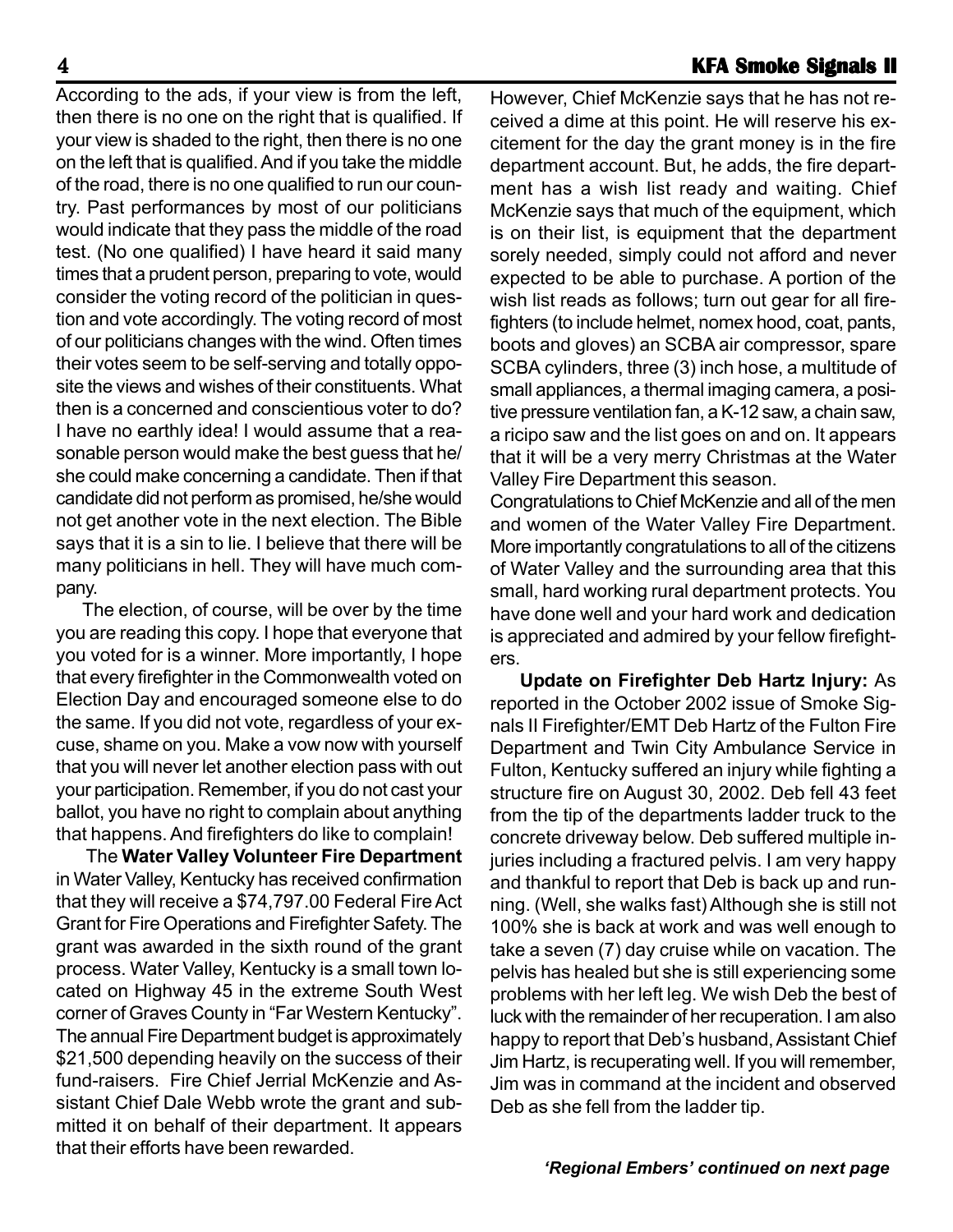#### **KFA Smoke Signals II KFA Signals II** 5

#### *'Regional Embers' continued . . .*

**KFA Commemorative Fire Service Prints:** I hope that you have noticed, elsewhere in this issue, the ad for the KFA prints. These beautiful 18" X 24" full color fire service prints are available and would make an excellent Christmas gift for that special firefighter on your list. And remember that all proceeds from the sale of these prints go directly into the KFA scholarship fund to assist Kentucky Firefighters with their quest for higher education. Order your prints **TODAY** for Christmas delivery.

Chas Fagan, the artist, is a portraitist, sculptor and a landscape painter. He is probably best known as the artist who painted the complete gallery of presidential portraits for C-Span's Peabody Awardwinning American Presidents. Mr. Fagan's portrait of President Ronald Reagan is on permanent exhibition at the Union League Club of New York. He is truly a renowned fire service artist and has signed and numbered our KFA prints.

**The Jackson Purchase Fire Fighters Association Annual Fire School** is scheduled for March 22<sup>nd</sup> and 23<sup>rd</sup>, 2003 at Kentucky Dam Village State Park in Gilbertsville, Kentucky. Ky. Dam Village is located just 21 miles Southeast of Paducah, Kentucky off of I-24. Kentucky Dam Village State Resort Park is one of the most popular resorts in Kentucky. With the largest marina in the park system, on the largest lake in the state, Kentucky Lake, Kentucky Dam Village is the perfect getaway for you and your family. And that makes Kentucky Dam Village the perfect location for a regional fire school. If you have never attended a fire school in this type setting, you are in for a real treat. Bring the family and join us on March 22<sup>nd</sup> and 23<sup>rd</sup>, 2003 at Kentucky Dam Village State Park in Gilbertsville, Kentucky. Mark your calendar now!

The **JPFA Bi Monthly Meeting and Election of Officers** was conducted on Wednesday, November 6, 2002 at the Grand Lakes Fire Department Station # 3 in Tilene, Kentucky. A great big "thank you" to Chief Troy Newcomb and the men and women of the Grand Lakes Fire Department for providing a wonderful meal and for inviting the JPFA to their house. I was privileged to be in attendance on April 30, 2000 when this new station house was dedicated. And it looks as good today as it did on that dedication day. Congratulations to Chief Newcomb and the

men and women at station #3 in Tilene.

The JPFA officers for the New Year are as follows:

Pres. Karen Freeman Symsonia FD

1<sup>st</sup> VP Steve Kyle Paducah FD

2<sup>nd</sup> VP Lynn Howell Symsonia FD

Sec. Deb Hartz Fulton FD

Tres. Beverly Frown Symsonia FD

Sgt. At Arms Luther Ray Synsonia FD

PIO Jim Hartz Fulton FD

Congratulations to all of these personnel that have stepped forward to give of their time and their talents to assist the firefighters in our area through the Jackson Purchase Firefighters Association. These new officers will work hard, they receive no monetary rewards and they will catch all of the flak when things do not go just exactly right. What do they get out of all of this? The self-satisfaction that they have done the best that they can for the benefit of all Fire/EMS personnel in "Far Western Kentucky". And for these dedicated people, that will be sufficient. Support our new slate of JPFA officers and the Jackson Purchase Firefighters Association.

Charlie Lott, SFRT coordinator Area # 1, Paducah, Kentucky was in attendance and gave the group the report from State Fire Rescue Training. We always appreciate Charlie attending these meetings and keeping us abreast of the happenings in Area #1 and across the state. Charlie and SFRT are an integral and most valuable asset to the JPFA and the firefighters and EMT's in Area #1.

Charlie's wife Debbie accompanied him to the JPFA meeting. We are pleased that Debbie was in attendance and would like to take this opportunity to welcome her to Paducah, the JPFA and "Far Western Kentucky". We are glad to have her as a member of our family.

**The 2003 JPFA Dues Notices** will be mailed out the second week in January. The dues are \$35.00 per year per department and keep your department in good standing from January 1, 2003 until December 31, 2003. Please pay your dues promptly upon receipt of this notice.

*'Regional Embers' continued on next page*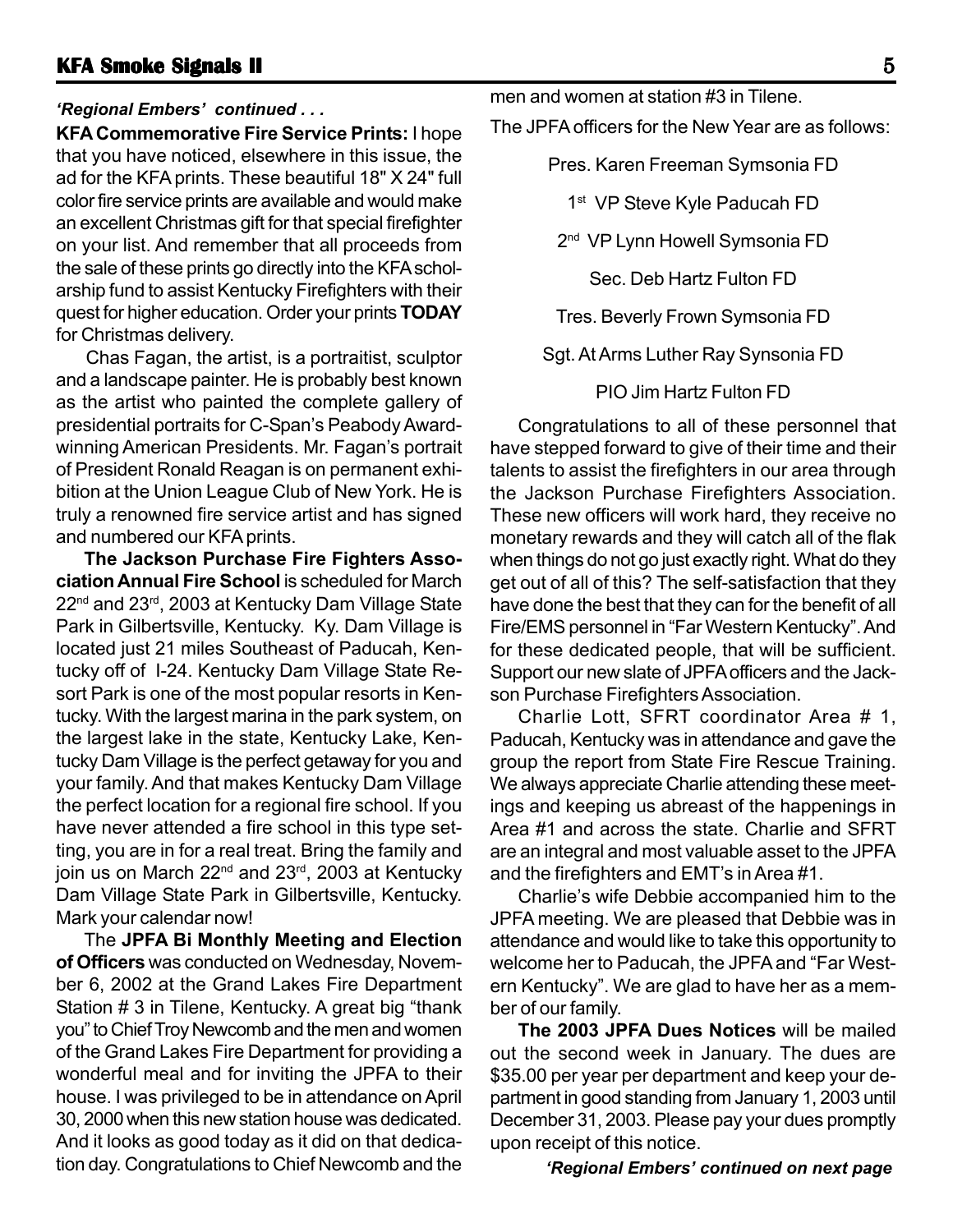#### *'Regional Embers' continued . .*

Do not put this important task off. We need your help and support during 2003.

And last, but certainly not least the members of the JPFA would like to take this opportunity to wish our entire fire fighting family the best during this holiday season. We hope that each of you had a bountiful Thanksgiving and that you remembered to give thanks for all of our many blessings. Even with all of the turmoil and unrest in this great nation of ours, we still have so much to be thankful for. Not the least of which is the fact that we are **"ONE NATION, UN-DER GOD"** and that **GOD WILL BLESS AMERICA**. As Christmas and the New Year approach our thoughts will turn to our friends and our families. And this is as it should be. We would encourage each of you to also remember those that are less fortunate during this holiday season. Often times it only takes a dollar or two, or a kind act or deed to provide a needy child or family with the best holiday of their lives. For those of us that have so much and are so blessed, it would be a pittance. We wish each of you and your families a Merry Christmas and a Happy New Year. Help keep Christ in Christmas and remember what this season represents.

**Remember: 911 - Wave That American Flag - God Bless America - Repeat The Pledge of Allegiance Paul S. Billings**

#### **Dixie Firefighters Association**

Randy Skinner – President

On October 5<sup>th</sup> and 6<sup>th</sup> the Meade County Firefighters Association held its annual fire school. All classes were well attended and excellent training was received by all who attended. The school is held each Fall to help local departments gain the required training before the December 31 deadline for State Aid.

On October 24, 2002 the Dixie Firefighters Association celebrated a milestone in the days before its 40<sup>th</sup> anniversary. Phase II of the Emergency Workers Memorial was dedicated. The Emergency Workers Memorial is unique in that it is the only memorial of its kind at a training center on KCTCS property. The celebration got under way at 6:30 pm with the dedication of the last two stone posts to be placed at the memorial, the Law Enforcement and Industrial posts. We then had the reading of the names of those who have passed on before. After a brief intermission to get inside the Bowen Training Center a wonderful steak meal was enjoyed by all. The guest speaker for the evening was Stewart Dawson, Chaplain for the Lexington Division of Fire. Stewart spoke on the importance of having a personal relationship with Jesus Christ in order for the rest of your life to be in order. At the conclusion of Stewart's program, certificates were awarded to those association members whom have become certified at various levels within the last year. The purpose of the event is to say Thank You to those whom have served their community in the past and to welcome those who will be serving their communities in the future. The approximately 200 in attendance had a wonderful evening; it was a huge success.

On November 2 & 3 Grayson County Firefighters held its second annual Grayson County Fire School. One hundred emergency service personnel took part in this excellent training opportunity. It is one of the last fire schools of the year and it took place at a time when the fall colors were at their peak in Grayson County. It was a wonderful event.

As winter approaches we must be aware that one of the biggest dangers to Kentucky Firefighters are woods and wildland fires. Each year as the woods and grasslands begin to dry out the dangers increase of the likelihood of rural departments having a fatality based on this type response. Make sure your people are up to date on their training to this type emergency. The Kentucky Fire Commission has put in place a required course for all new firefighters "Wildland Awareness Course". It is available through State Fire Rescue Training and will help keep your personnel better equipped to face the dragon.

Mark your calendars NOW! The Dixie Fire School will be held March  $7<sup>th</sup> - 9<sup>th</sup>$ , 2003. We are in the planning process in what should be the best ever Dixie Fire School. New classes have been planned with a better than ever roster of instructors. We want to see you there.

**Randy Skinner**

## 6 **KFA Smoke Signals II KFA Signals II**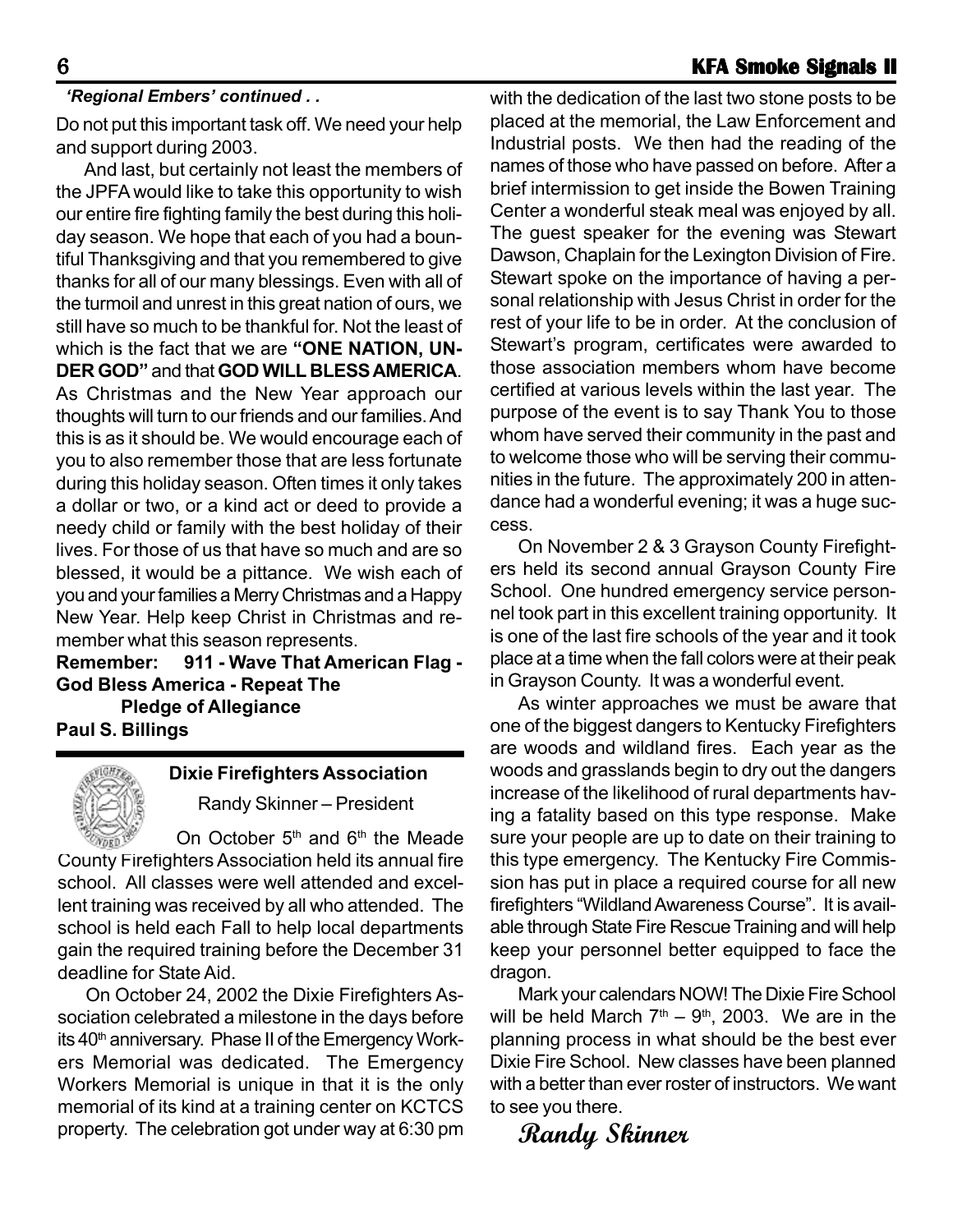### Pike County Firefighters Association

Randy Courtney, President

We have been real busy up here on the eastern end of the state, I don't think I've been able to write to everyone since we had our  $13<sup>th</sup>$  annual fire school in July. Well then let's start by saying we had a good school; on Saturday we had 324 and Sunday 295. We were very pleased with our attendance. We had been considering the idea of moving our school to cooler weather as in late September or October but decided to leave it in July. For now the Pike County Regional Fire & Rescue School will be July 18, 19, 20 2003. Mark those calendars now so you won't want to miss this great educational opportunity!!!!!!!

Well I guess by now everyone received there package from the Fire Commission office. Some members at our last association meeting were wondering what's up with the checks coming out next year (2003). It seems as though the Fire Commission missed a year unless there going to give us 2 checks in 2003. What's up with that? Can someone explain it to us?

I lost a very dear friend and the fire service lost a veteran firefighter and instructor. Mr. Robert Justice was a 23-year veteran and a founding member of the Kimper Fire & Rescue Department. He was also a founding board member of this association. Robert was an EMT and a part time instructor with State Fire/Rescue Area 11. In 2001 the Firefighters Association voted him firefighter of the year for Pike County. Robert loved the fire service, and medical field. It didn't matter to him what the task as long as he could help someone in need. It could have been giving a 110 % at a fire scene or instructing the junior firefighters on the proper way to do things. One of his latest ideas in a long line of accomplishments during his career was the fact that he loved to train and train often. For two or more years when we were setting up classes for our fire school Robert would bring up this one particular class each year and we would all throw it around and then say no way, it won't fly Robert it's crazy. So about two years ago we decided to go with this class and try it out. It was such a Huge success that I believe that every regional fire school across the state is doing at least one of these classes, now they have sometimes been called different names but they all have the same results, the

class I am speaking about is the HARD TO GET HOURS, or CLUSTER CLASS. It's those little 2 hour classes that every firefighter at some point and time in there career will need to get in order to be certified. We had never seen it offered till we did it at one of our regional school. We are giving Robert all the credit for that one. Robert had battled with old man cancer and on Tuesday October 8 2002 it finally got the best of him. He was just so weak he had to give in. Robert will be sadly missed by this department, the Kimper Community, myself and this Association.

Our second loss during October was another fine firefighter. On October 24th 2002 Mr. Pitch Green with the Lookout Volunteer Fire Department passed away. He was also one of the founding members for this department. Pitch had  $25 + \gamma$  years with this department and had held many different positions throughout his many years of dedicated service. Pitch was still active in the fire service at the time of his passing away, he has 4 sons and 3 of them are in the fire service today and serving this community well. Mr. Green is going to be sadly missed by this department and the Lookout Community.

Well I guess I rattled on long enough this time, I want to say I hope everyone reading this article has a safe holiday season and remember the real reason for the season. May God bless each of you and if you ever need anything I'm an e-mail or phone call away. Lets stay safe and have happy holidays the rest of the year.

Thank you,

**Randy Courtney**

## Words of Wisdom

Be courteous to all, but intimate with few; and let those few be well tried before you give them your confidence. True friendship is a plant of slow growth, and must undergo and withstand the shocks of adversity before it is entitled to appellation. (George Washington)

I have no expectation of making a hit every time I come to bat. What I seek is the highest possible batting average. (Franklin D. Roosevelt)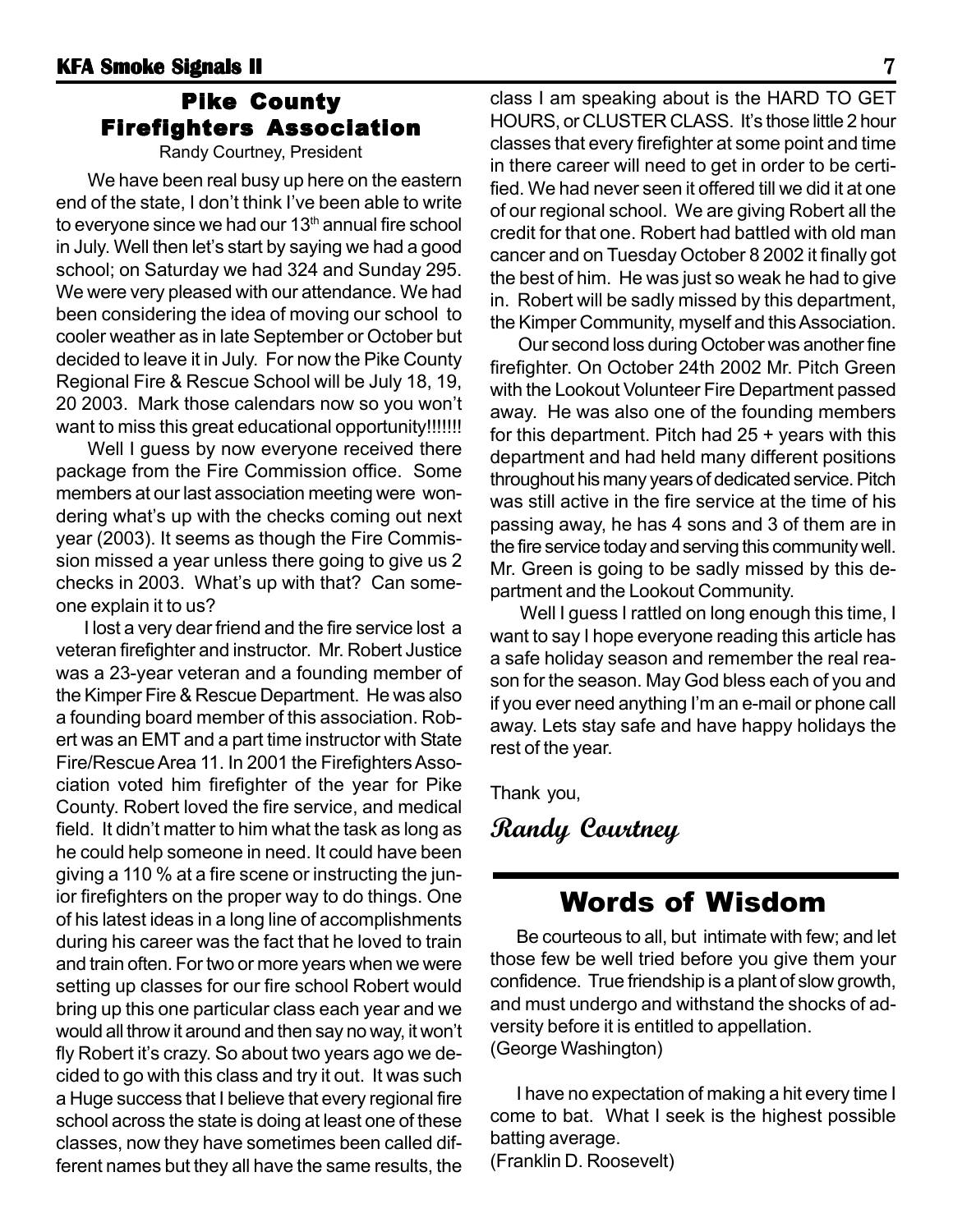

## **Fireman Joe Says Joseph Stambush**

Hope everyone had a successful Fire Prevention Month full of activities, events and lots of outstanding fire and life safety information for

their communities. As I look back we had a great time with Teaming Up For Fire Safety. Plenty of classroom presentations, firehouse tours, open houses, safety seminars and fairs, demonstrations, safety shows, puppet safety shows, safety house demonstrations and much more.

I am delighted to announce we have received the blessings and a commitment from Kentucky Fire Commission to apply for the statewide RISK WATCH Grant Application. This was made possible by a lot of people and we still have lots to do, but special thanks to Woody Will, Bruce Roberts and the Kentucky Professional Firefighters, President Randy Lawson of Kentucky Firefighers Association, Walter Lage and of course our outstanding Public Education Committee. It is our plan to make Risk Watch more powerful and available to all our fire departments throughout the Commonwealth. Stay tuned for more information and updates, or check KFA and Fire Commission Web Sites.

Congratulations to Point Pleasant - Bellevue-Dayton - Union & Hebron Fire Departments for receiving Honorable Mention as outstanding firehouses in Gold Star Chili Firehouse Recognition Program in the Greater Cincinnati Area Contest.

Thanks to Steve Myers and the Southeastern Firefighters for the warm hospitality and an excellent parade, muster and banquet at their annual Hall of Fame Celebration 2002 held in London, Ky on November 2nd, I was delighted to be a part of this fabulous event.

 Also thanks to Chief Halloran and the Women & Men of their Fire Prevention Bureau Lexington Fire Dept for being a part of their Fire Prevention Week Parade and celebration at Cheapside Park in Lexington, Ky. If you have never seen the Lexington Fire Dept Parade it is outstanding, mark your calendar for next year.

I have been spending most of my time working with the Risk Watch Project, calling and promoting when and whoever I can. I want so much for this to be a part of our Fire and Life Safety Programs. We

 can't afford to let this opportunity to go by, our people, especially our children need RISK WATCH!

I can hardly believe another year has passed, I like to feel we are accomplishing much, I want to wish each of you a Blessed and Happy Holiday Season, may our God bless each of you and keep you all safe!

## **Fireman Joe**

## TO ALL KFA MEMBERS

As you may be aware, per unanimous action of the delegates at this past KFA annual conference in Bowling Green, a Kentucky Firefighters Association "Hall of Fame" was established. It is my privilege to serve as chairman of this important committee charged with the duty to honor those individual members who have performed in a distinguished, and exemplary manner towards the goals and success of our state association since its establishment in 1919.

 While committee planning is currently underway to specific details involved in establishing our complete process of selection and induction, we realize that your input will be vital to the committee's success.

The first members into our "Hall of Fame" will be inducted at the 2003 annual KFA conference in Jeffersontown. We request that anyone who wishes to make a nomination, do so by May 1, 2003. Nomination forms will be provided through various means in the early months of 2003.

Any person who has aided in the success of the KFA is eligible. Inductee's may be living or deceased.

The committee realizes that with starting a "Hall of Fame" so far along in our history, a backlog of deserving honorees will occur. We will make every effort to recognize those deserving members, now and into the future.

Please start considering individuals you may wish to nominate. Any information you can provide us as to time served, positions held, and accomplishments involving the KFA will assist us greatly in the selection process.

If you have any questions please call me at 859- 261-0083 or e-mail at:

daley@fdbd.org. Thank you for your support. **John Daley**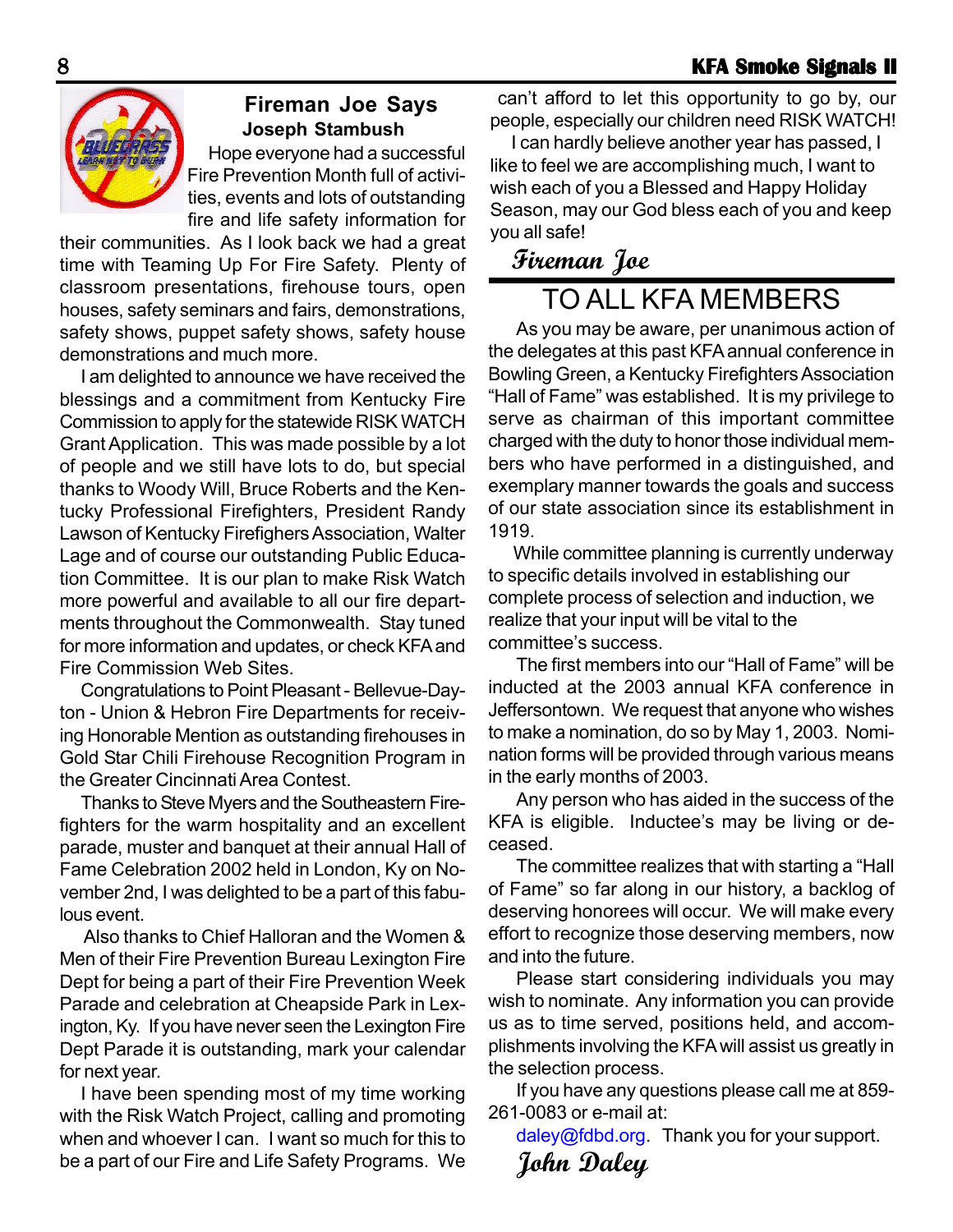

## **National Volunteer** Fire Council Fire Council

Ken Nipper, Director Bryant Stiles, Alternate

#### **HHS Announces Rural AED Grantees**

WASHINGTON, DC — On October 30, Department of Health and Human Services (HHS) Secretary Tommy Thompson announced \$11.9 million in Federal grants to states to buy automatic external defibrillators (AEDs) and train emergency personnel in rural areas in their proper use. The grants are part of the Rural Access to Emergency Devices Grant program that the NVFC strongly advocated.

AEDs are lightweight, portable devices that provide an electrical shock capable of restoring the normal heart rhythm of cardiac arrest victims, greatly improving chances of survival until they reach a hospital. According to the American Heart Association, every minute that passes after a cardiac arrest, a person's chance of surviving decreases by 10%. Cardiac arrest takes a tremendous toll on the American public; each year, it kills over 220,000 people. Few communities, however, have programs to make emergency defibrillation widely accessible to cardiac arrest victims. Those that do have achieved average survival rates for out-of-hospital cardiac arrest as high as 50 percent.

The grants are administered by the Office of Rural Health Policy in the HHS Health Resources and Services Administration (HRSA). (On the web at: http://www.ruralhealth.hrsa.gov)

ACTION: Below is a link to the list of the state agencies who received funding under this program. The NVFC encourages rural fire departments and rescue squads to contact the grantee agency in their state to determine how the funding will be distributed and if they will be eligible recipients.

#### http://www.nvfc.org/news/hn\_hhs\_grantees.html **FEMA Announces Grants to States for Homeland Security Activities**

WASHINGTON, DC — On October 17, the Office of National Preparedness (ONP), part of the Federal Emergency Management Agency (FEMA), announced the availability of fiscal year 2002 supplemental funds to states for State and local all-hazards emergency operational planning (\$100 million),

Citizen Corps activities (\$25 million), and development or improvement of Emergency Operations Centers (\$56 million). The funding comes from the second FY 2002 supplemental appropriations bill (P.L. 107-206) that was passed in response to the 9-11 terrorist attacks on the United States.

States are eligible to apply for the assistance described in this notice. The term "State" as used in this notice means any State of the United States, the District of Columbia, Puerto Rico, the Virgin Islands, Guam, American Samoa, and the Commonwealth of the Northern Mariana Islands. Local governments may receive assistance as subgrantees of the States in which they are located.

#### **Activities To Be Funded State and Local All Hazards Emergency Operational Planning**

The FY 2002 supplemental funding will provide comprehensive planning assistance to State and local governments to conduct Emergency Operations Plan (EOP) updating for all hazards with special emphasis on incidents of terrorism including use of weapons of mass destruction (WMD). The funds for planning grants will be allocated among the States on the basis of population and will require no cost share. Each State grantee of these planning funds will be required to pass through at least 75 percent of the amount received to local governments.

States will receive supplemental 2002 funding to modify and enhance their EOPs, as needed, so that they address all hazards, to include terrorism using WMD or conventional means. Funds should also be used for the following emergency planning objectives:

Incorporate interstate and intrastate mutual aid agreements, Facilitate communication and interoperability protocols, Establish a common incident command system, \* Address critical infrastructure protection, Conduct State and local assessments to determine emergency management planning priorities, Address State and local continuity of operations and continuity of government, and Provide for coordination and effective use of volunteers in response and preparedness activities.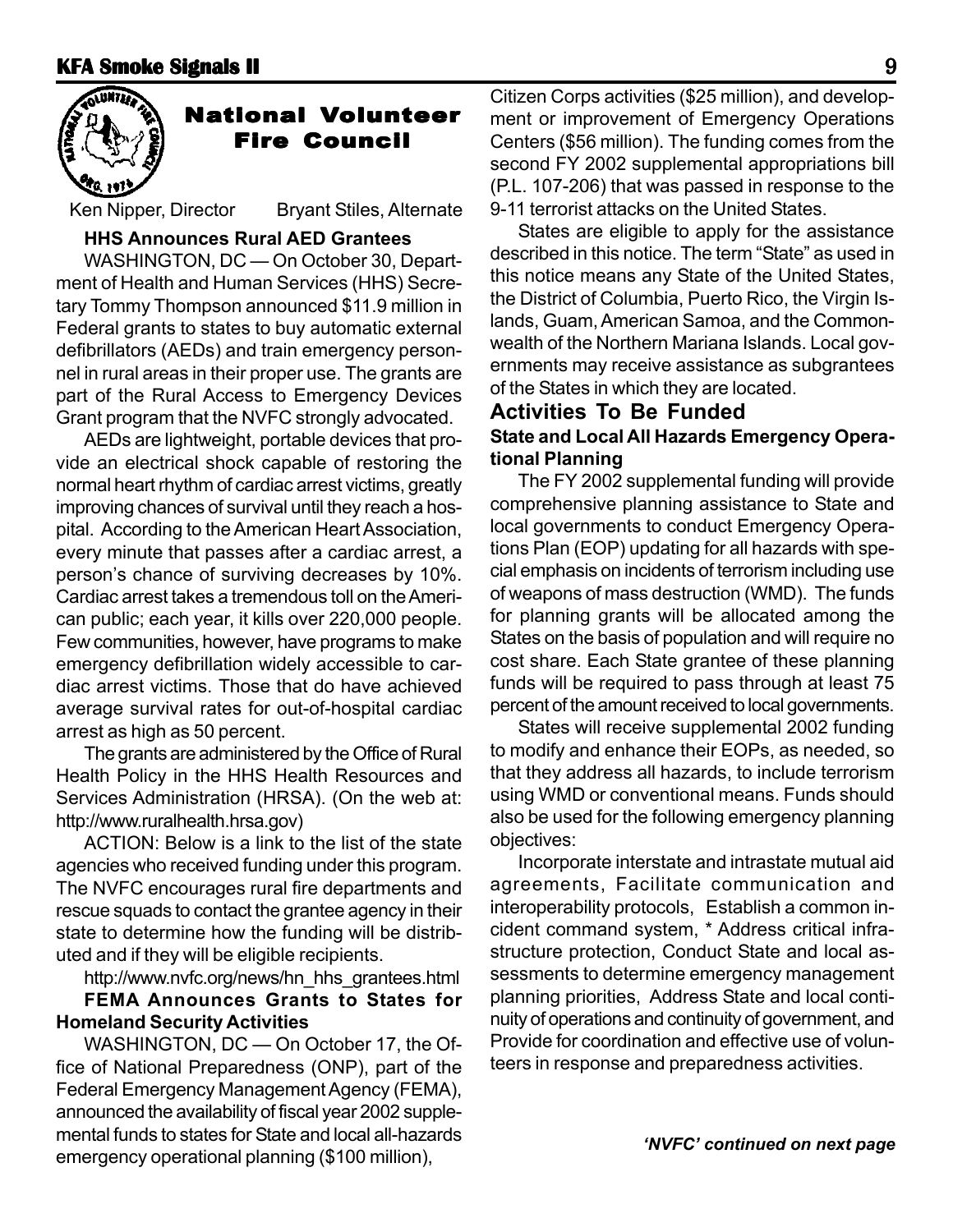#### *'NVFC' continued . . .*

#### **Citizen Corps**

Grants under the Citizen Corps initiative will be available to establish Citizen Corps Councils, to support the oversight and outreach responsibilities of the councils, and to expand CERT training. Of the \$25 million appropriated for Citizen Corps, \$4 million will be used for grants related to Citizen Corps Councils, \$17 million will be used for grants related to CERT training, and \$4 million will be used by FEMA for activities essential for developing the Citizen Corps initiative.

Citizen Corps funds will be allocated to States using the percentages prescribed in Section 1014 of the USA Patriot Act, Pub. L. 107-56. Each State will be allocated a base amount of not less than 0.75 percent of the total amount available. The remaining Citizen Corps grant funds will be allocated on the basis of population and added to the base amounts. Citizen Corps grants and subgrants described in this notice will carry no cost-share requirement.

Grantees will be expected to develop and implement a jurisdiction-wide strategic plan for Citizen Corps, including forming local Citizen Corps Councils, CERT training, public education and outreach, and volunteer opportunities that promote community and family safety. Local governments receiving grants may use the funding for Citizen Corps Council organizing activities; for outreach and public education campaigns to promote Citizen Corps and community and family safety measures, to include printing, marketing, advertising, and special events; for organizing, training, equipping, and maintaining CERTs; and for defraying the added expense of liability coverage for CERT participants.

Each grantee of Citizen Corps funds will be required to subgrant at least 75 percent of those funds to local governments with no cost share. Grantees are expected to give priority to local governments that have demonstrated a commitment to community and family safety or to local governments that have a high-risk profile based on crime, disaster vulnerabilities, and public health issues. A commitment to community and family safety is shown by such activities as having established or planned a Citizen Corps Council, having programs to promote

community and family safety, having conducted community-based events that promote safety, having established mutual aid agreements with other jurisdictions, and having demonstrated a commitment to citizen participation in crime prevention and disaster mitigation, preparedness, response, and recovery.

#### **Heart Attack Leading Cause of Death for Firefighters**

WASHINGTON, D.C. — The United States Fire Administration (USFA) released a comprehensive study which examines the causes of deaths for "onduty" firefighters. The USFA Firefighter Fatality Retrospective Study: 1990-2000 is an in-depth analysis as to the causes for more than 1,000 on-duty deaths which have occurred in the United States during the last decade of the 20th century. The goal of the study is to identify trends in firefighter mortality, and use the information to help reduce firefighter deaths by 25% in 5 (five) years.

#### **The key findings of the study include:**

- The leading cause of death for firefighters is heart attack (44 percent). Death from trauma, including internal and head injuries, is the second leading cause of death (27 percent). Asphyxia and burns account for 20 percent of firefighter fatalities.

- Each year in the United States, approximately 100 firefighters are killed while on duty and tens of thousands are injured. Although the number of firefighter fatalities has steadily decreased over the past 20 years, the incidence of firefighter fatalities per 100,000 incidents has actually risen over the last 5 years, with 1999 having the highest rate of firefighter fatalities per 100,000 incidents since 1978.

- Firefighters under the age of 35 are more likely to be killed by traumatic injuries than they are to die from medical causes (e.g., heart attack, stroke). After age 35, the proportion of deaths due to traumatic injuries decreases, and the proportion of deaths due to medical causes rises steadily.

- Since 1984, motor vehicle collisions (MVCs) have accounted for between 20 and 25 percent of all firefighter fatalities, annually. One quarter of the firefighters who died in MVCs were killed in private/ personally owned vehicles (POVs). Following POVs, the apparatus most often involved in fatal collisions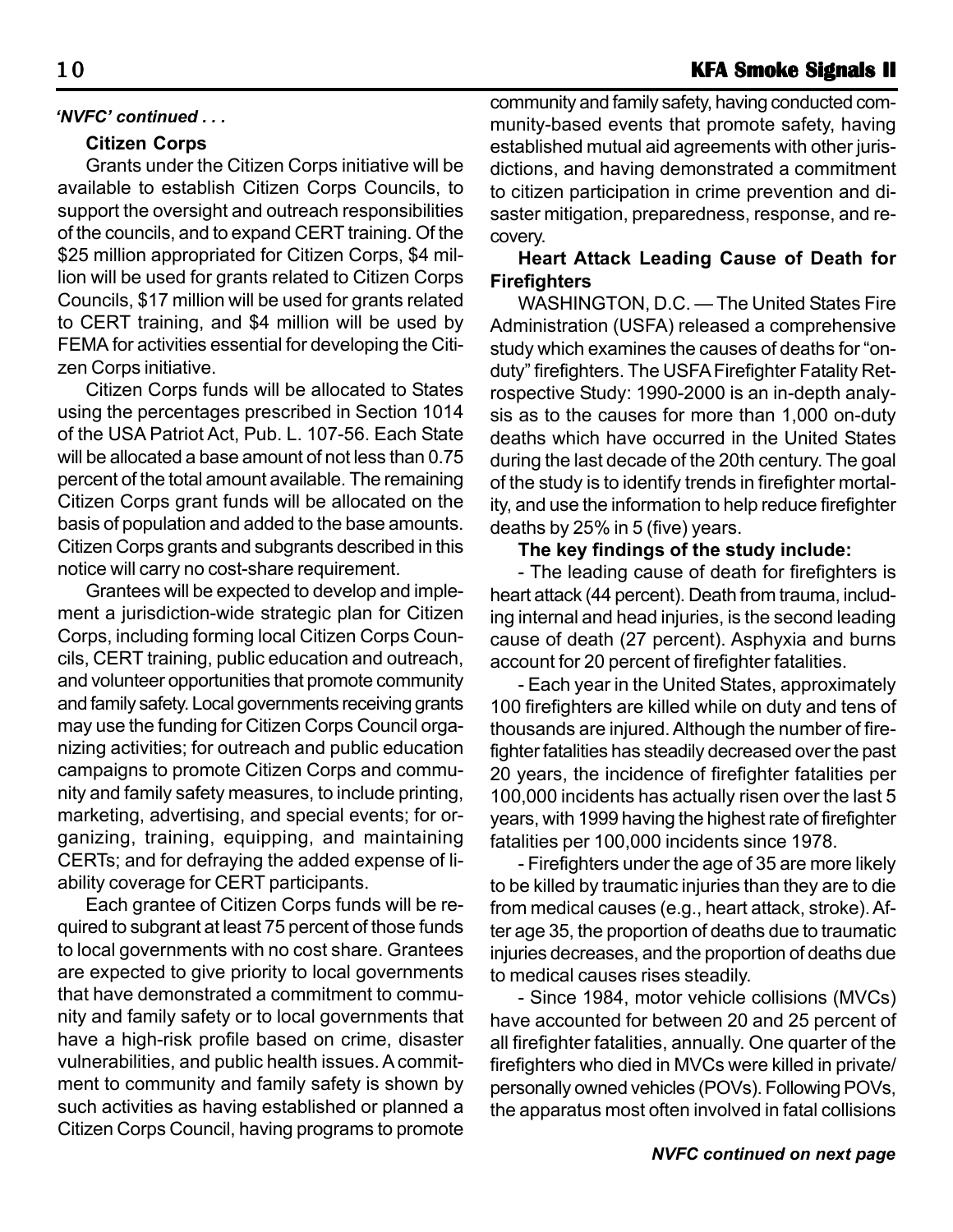#### **KFA Smoke Signals II KFA Smoke 11**

#### *'NVFC' continued . . .*

were water tankers, engines/pumpers, and airplanes. More firefighters are killed in tanker collisions than in engines and ladders combined.

- About 27 percent of fatalities killed in MVCs were ejected from the vehicle at the time of the collision. Only 21 percent of firefighters were reportedly wearing their seatbelts prior to the collision.

- Approximately 60 percent of all firefighter fatalities were individuals over the age of 40, and onethird were over the age of 50. Nationwide, firefighters over the age of 40 make up 46 percent of the fire service, with those over 50 accounting for only 16 percent of firefighters. About 40 percent of volunteer firefighters are over the age of 50, compared to 25 percent of career firefighters.

- The majority of firefighter fatalities (57 percent) were members of local or municipal volunteer fire agencies (including combination departments, which are comprised of both career and volunteer personnel). Full-time career firefighters account for 33 percent of firefighter fatalities. Numerically more volunteer firefighters are killed than career personnel, yet career personnel lose their lives at a rate disproportionate to their representation in the fire service.

- In many fire departments, EMS calls account for between 50 and 80 percent of their emergency call volume. These EMS incidents result in only 3 percent of firefighter fatalities. Trauma (internal/head) accounts for the deaths of 50 percent of firefighters who were involved in EMS operations at the time of their fatal injury. Another 38 percent involved in EMS operations died from heart attack.

For the past 25 years, the United States Fire Administration (USFA) has tracked the number of firefighter fatalities and conducted an annual analysis. Through the collection of this information on the causes of firefighter deaths, the USFA is able to focus on specific problems and direct national efforts to finding solutions for the reduction of firefighter fatalities in the future. The information in this study is also used to measure the effectiveness of current programs directed toward firefighter health and safety. One of the USFA main program goals is a 25 percent reduction in firefighter fatalities in 5 years and a 50 percent reduction within 10 years.

The complete report may be viewed and downloaded from the USFA web site at: http://www.usfa.fema.gov/ dhtml/inside-usfa/fa-220.cfm

#### **Report finds America's First Responders Still Unprepared, Under funded for Mass Emergencies**

Over a year since the terrorist attacks in New York and Washington, America is still not adequately prepared for the next terrorist attack, according to a recent report released by an independent task force headed by Gary Hart and Warren Rudman and sponsored by the Council of Foreign Relations.

The report noted that the lack of support for first responders, including the lack of communications interoperability, is one of the glaring weaknesses of America's homeland security. It called for greater funding and coordination with the first responder communities as one of the most important steps in helping to prepare America for the next mass emergency.

To read the report in full go to: http://www.cfr.org/ pdf/Homeland\_Security\_TF.pdf

#### **Applications Being Accepted for the Safety Education Hero Award**

The Safety Education Hero Award, presented by Home Safety Council (HSC) through partnership with Congressional Fire Services Institute (CFSI) seeks to acknowledge lifesaving educators in the fire services. HSC wishes to highlight the best practices of an individual who has saved a life through implementing an NFPA educational program.

Individuals in the fire services are invited to participate in the Safety Education Hero Award. Entrants will be judged on leadership in promoting and supporting fire/emergency service and life safety issues; the impact on the general public in terms of saving lives, preventing tragedies and increasing knowledge about fire safety; ability to accurately communicate safety messages or lessons; and the breadth and reach of the program. Ultimately, this individual or organization should exemplify the values, ethics and spirit of a hero in the fire services community. This year's award recipient will be announced in April 2003 at CFSI's annual Fire and Emergency Services Dinner in Washington, D.C. The winner will be honored at the banquet and receive the Safety Education Hero Award from Home Safety Council, plus up to \$2,000 in NFPA educational materials. Entries must be received no later than Monday, December 2, 2002. For more information and to submit an entry go to:

http://homesafetycouncil.org/hero\_intro.asp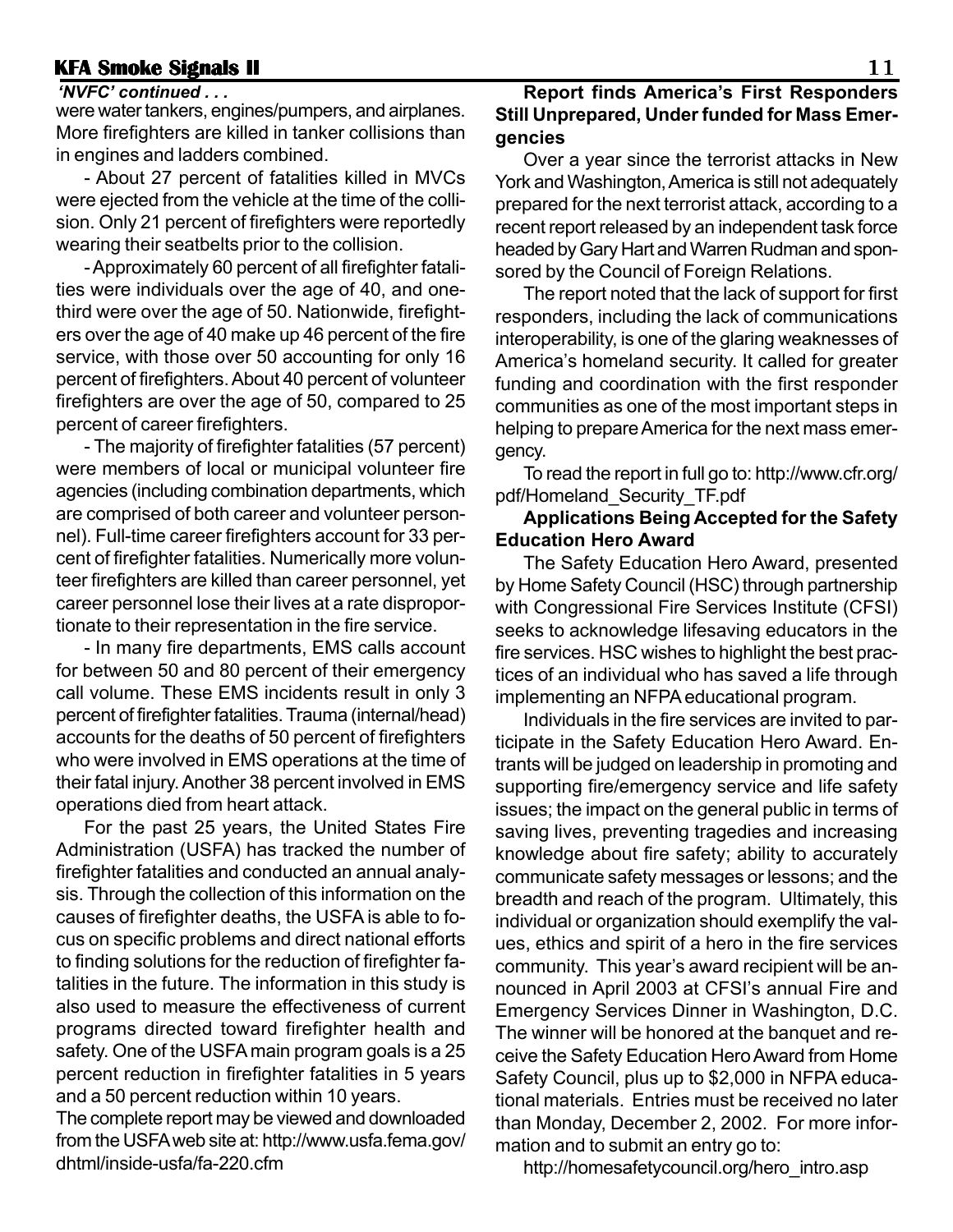#### **12 KFA Smoke Signals II**





The Unsuccessful Rescue

Many of us have been on those calls where we did everything we could do yet we were unsuccessful in saving a life from the incidents we have responded to. There has been those fire runs where we had a great response time. We made quick attack, a good search, and quick knock down only to find a victim during overhaul. There have been those EMS runs where everything went by the book only to find that the victim did not survive. We have all been there or at least heard of these runs, but have you ever been on run or even heard of one where you had the great response time. You get there and force the door in and fight your way to the back of the structure to find a victim crouched in a closet. The fire is still raging and beginning to be untenable. You reach out your hand to the victim only to hear them say. "Oh that's OK, I'm just going to sit right here and take my chances. It's not too bad here. I see all the evidence around me but I'm not going to burn. I'm really a good person." That would be unheard of wouldn't it? Yet it happens every day in another realm.

You see this world is much like a structure fire. It is being ravaged by selfishness, hate, greed and all manner of sin. "It is going to hell in a hand basket," you might say. And every one of us humans is inside this structure. Almighty God, the Great Fire Chief in the Sky (no disrespect intended at all for he is so much greater than to ever be compared to a human) looks down and see's us in our state - about to be consumed by the flame. Our lives are a wreck. Our families are hurting and life sometimes just doesn't seem all that grand. No matter how hard we try, we just can't seem to get it right. We are about to give up all hope. Then That Great Chief sends his Great Rescuer – His Son Jesus. Jesus puts on His turn out gear (human flesh) and responds to this earth. He breaks into this world through that miraculous virgin birth we celebrate at Christmas. He fights His way through this life for 33 years without begin consumed by the sin of this world. He is without sin. And just as the flames are about to consume you, He throws himself over you by dying on that Old Rugged Cross. He takes your punishment. The flames

burn Him to the point of Death. Yet he conquers that death and reaches His hand out to you, as an offer to rescue you from the flames of this world and the next. And so many today say, "Oh that's OK. I'm just going to sit right here and take my chances. It's not too bad here. I see all the evidence of evil around me but I'm OK. I know there is a God but I'm really a good person". And you turn away your would be rescuer. That is even more tragic than the other denial. Scripture tells us that, we have all sinned. *We are all in the fire*. There is only one way to be forgiven of our sins. *There is only one way out*. "Jesus is the way, the truth and the life. No man comes to the Father but by Him." *He is the only rescuer coming and the only way out..* Your goodness won't save you from sin any more than it would from a house fire. Won't you take Him by the hand by confessing your sin to Him and giving Him control of your life? Walk with Him the rest of your days and see what great things He has in store for you.

If you would like to know more, seek out a local pastor or Christian Firefighter to help you. Give me a call if I can help you. God loves you and wants to bless you. He wants to be a part of your life and help you in all your struggles. Reach out and take His hand today.

## **Stewart Dawson**

Lexington Division of Fire

*EDUCATIONAL OPPORTUNITIES*

#### The Next Step Heavy Rescue

2003 The Next Step Heavy Rescue Class is set for October 11th and 12th. Thanks to everyone who participated in the training. We had 46 participants from Kentucky and we hope to at least double that number or even fill the class next year with all Kentucky firefighters and EMS personnel. So don't delay in requesting information we have it ready and registration list for 2003 has already started.

For more information you can go to our website at Hightechrescue.com. There you will find information about next year's school as well as pictures of this year's school.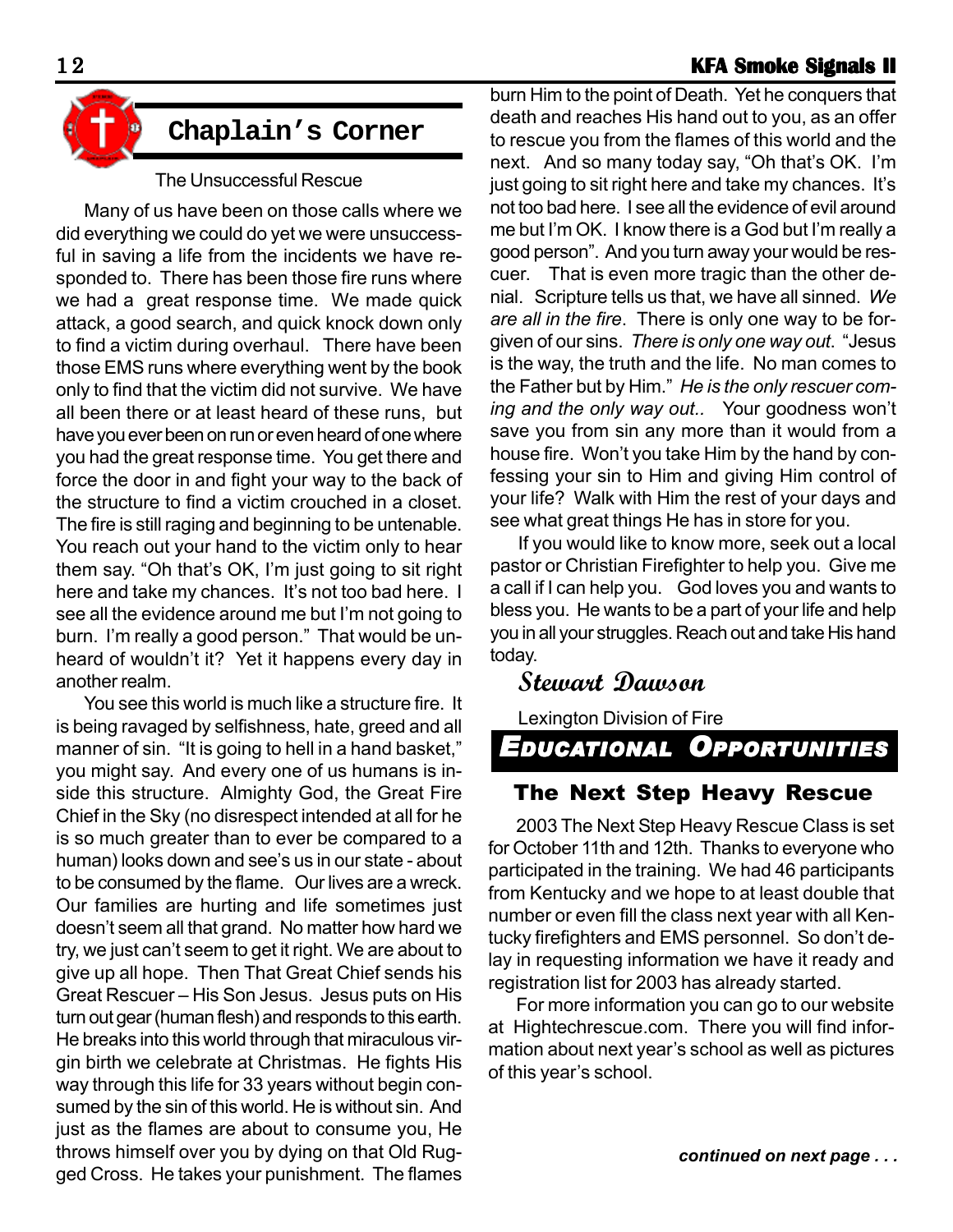#### **The World Trade Center "Rescue to Recovery to Removal" The FDNY Perspective on this Tragic Event**

This two day seminar will be held at the Georgetown College Conference & Training Center 100 Stadium Drive Georgetown. The sessions will focus on the events of September 11, the response of the FDNY to this catastrophic day, and what all firefighters need to know to prepare for potential future incidents. Additionally, standard fire ground operations will be discussed. This seminar is designed for all ranks, from Chiefs to responding firefighters. **Facilitators**: Chief John Norman, FDNY, Chief in Charge Firefighter John O Connell, FDNY, Rescue 3 Dan Noonan, FDNY, (Retired)

**Topics to be discussed**: Incident Command, Evacuation, Post Catastrophe Regrouping, Long Term Operations, WTC Task Force, SAR Techniques, "Force Protection", Interagency Operations, Use of Federal Assets Coordination with Specialists, Collapse and Shoring Methods,

**Saturday - January 18**, Truck and Fire Ground **Operations** 

**Sunday - January 19**, WTC Rescue to Recovery to Removal

Classes will begin at 8:00am with a continental breakfast, lunch will be provided, Hospitality Room Friday and Saturday night at the Hampton Inn, classes end at 5:00pm each day.

Individual Registration (before January 2003).......................... **\$110.00** Registration after January 6 and at the door........................... **\$135.00** (Registration fee includes: Continental breakfast,

lunch, notebook, hospitality room and certificate of completion)

Preparation Is Your Only Effective Weapon Against Terrorism!!!

For more information including registration please contact: Georgetown Fire and Rescue, 101 Airport Road, Georgetown, KY 40324 1-(502)-863- 7833

#### **THREE ADDITIONAL NATIONAL FIRE ACADEMY COURSES ARE INTRODUCED TO THE NATION'S FIRE SERVICE**

EMMITSBURG, MD: - As the start of the second semester enrollment period has begin, officials of

the National Fire Academy (NFA) announce three additional new course offerings to the NFA list of available areas of educational focus. These three new course offerings are:

#### **1. Advanced Safety Operations and Management (VIP)**

A 6-day course focused on applying the risk management model to health and safety aspects of emergency services operations and incident safety. Content areas include firefighter and emergency services fatality and injury problem; the risk management process; safety responsibilities of department members; regulations, standards, and policies affecting emergency services safety; and appropriate documentation and record keeping pertaining to firefighter and emergency services health and safety.

#### **2. Leading Community Risk Reduction**

This course is a brand-new offering (required course) within the Executive Fire Officer Program (EFOP). This 2-week curriculum provides senior fire executives with strategic perspectives on comprehensive risk management with an emphasis on fire prevention.

#### **3. Evaluating Performance-Based Designs**

This 6-day course is designed to provide the fundamental knowledge, skills, and abilities to assess performance-based fire safe building designs employing sophisticated computer modeling techniques. Students will be introduced to concepts and technologies that shift building design from traditional prescriptive-based building and fire regulations to strategies where engineers, architects, and designers employ a variety of options to meet specific performance goals.

The second semester begins April 1, 2003 and ends September 30, 2003. The enrollment and application period for the second semester officially opened November 1 and ends December 31, 2002. Applications received that are postmarked before November 1, 2002 or after December 31, 2002 cannot be accepted.

To find out more about the National Fire Academy and to obtain a General Admission's application for second semester residential training courses and programs, please visit: www.usfa.fema.gov/ dhtml/fire-service/nfa.cfm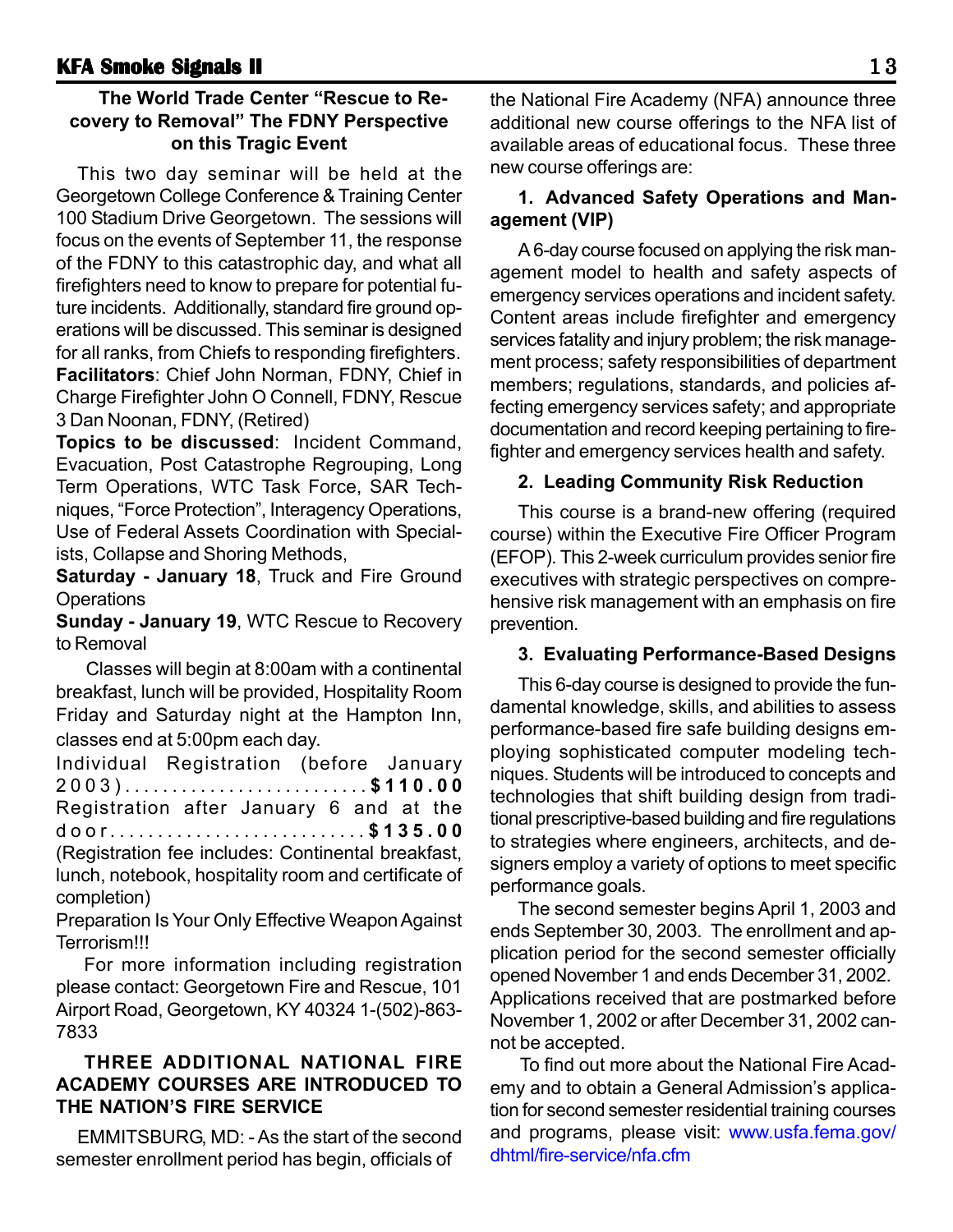## *NEW ARRIVALS*



### **City of Salyersville purchases Central States Pumper**

The City of Salyersville has placed in service a 1250 GPM Central States Pumper. The unit is mounted on a GMC 7500 chassis with two-door cab. Powered by a 300HP Caterpillar Engine the unit also has an Allison automatic transmission. The pump is a Darley PSM and includes a "Lifetime" pump warranty. Pressure regulation is accomplished by the Darley relief valve system. The booster tank is a UPF Poly-Tank with a 1000-gallon capacity. Due to the hilly terrain, of their response area, a 300 HP engine was selected in addition to On-Spot automatic tire chains.

The FireLine body features high side compartments on the driver's side and low side compartments on the passenger side. The ladders are mounted above the low side compartments. The flat back body design allows hose deployment without the interruption of traditional beavertail body design. Weldon Lighting manufactures all lighting, including FMVSS and NFPA warning light packages. This allows a minimum of inventory for replacement parts plus a single source for repairs.

Under the direction of Chief Paul Howard, shown in the photo, the Salyersville Department protects the City and surrounding areas of Magoffin County. In addition to fire protection the Department is challenged with a variety of rescue situations including swift water and high angle rescue.

Fire Apparatus Div. S.D.C sold the Central States pumper.

#### **Deliveries by Wynn Fire Equipment**



South Barren FD recieved a 1993 Wynn GMC Topkick Tanker. The Tanker includes a 2000 gallon tank & 400 GPM PTO Pump. It was custom built by Wynn's for them.



Allegan Township in Michigan has just picked up their new tanker. They had seen our standard tanker and knew with a few of their own preferences, our tankers were built like they wanted. It has a 2000 gallon stainless steel tank built on a 1998 GMC Topkick cab & chassis. The tanker has an automatic side dump on each side that operates from inside the cab. It also is equipped with our standard options, such as a 400 GPM PTO Pump, 2100 gallon dump tank rack, rear dump valve, stainless steel wheelcovers, and more. Chief Bruce Hoyer and members of the Allegan Township Fire Dept. came to get their new truck on Nov. 12th.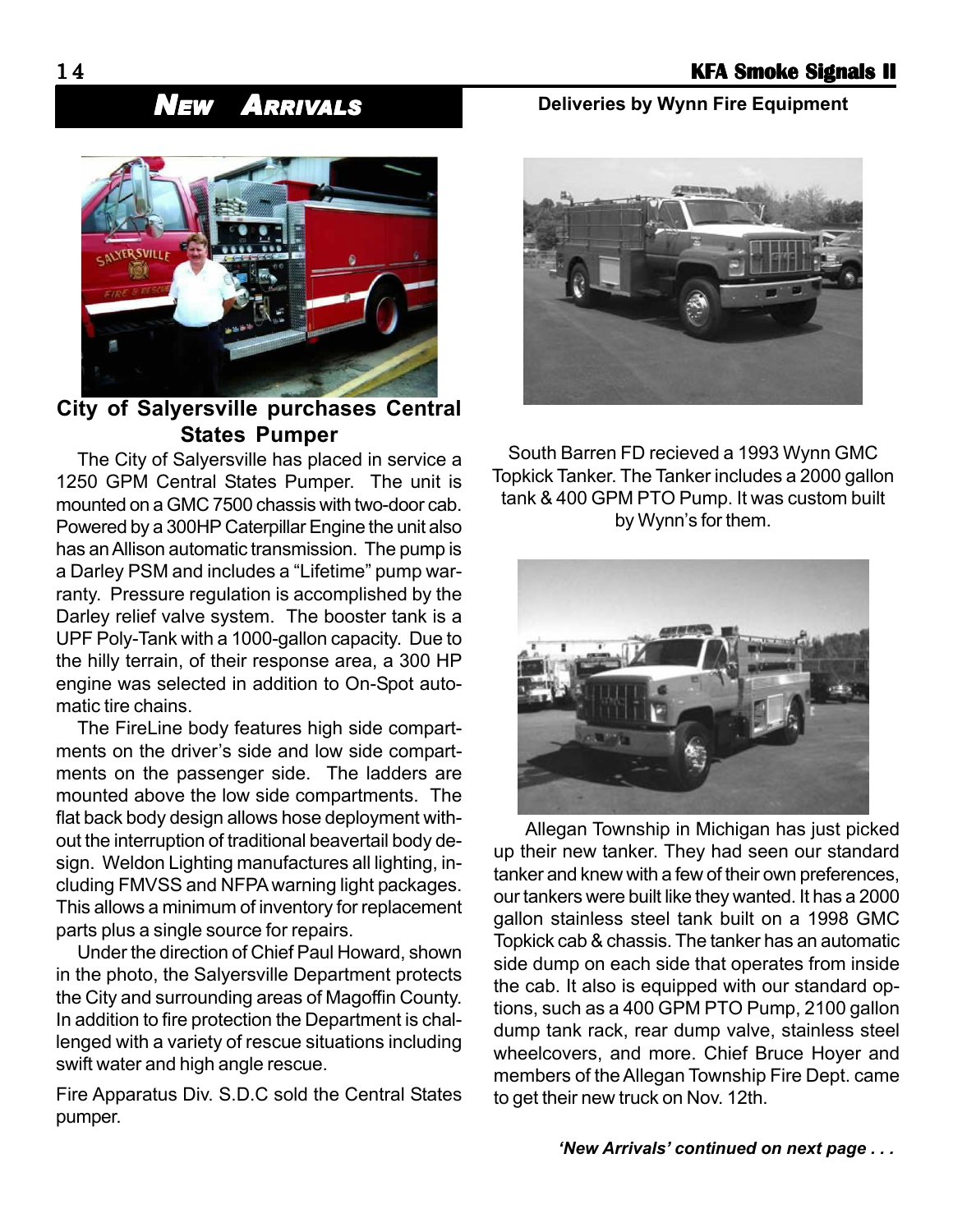*'New Arrivals' continued . . .*



Mt Vernon FD took delivery of a 1985 Young Pumper. This truck came from Bellmore FD in New York. According to a member of Bellmore FD it was used during the 9/11 incident. The truck has a 1250 GPM Hale Top mounted Pump, 750 Gallon Tank, 5 Man Custom Cab, and more.



3-Point Fire Dept. took delivery of a 1986 GMC Pierce Rescue/Pumper



Round Mountain Fire Dept in Fayetteville Arkansas took delivery of a Wynn International Tanker. This Tanker is our standard model Tanker. It comes with a 1960 gallon tank and 400 GPM PTO Pump.



Estill Co Fire Dept. in Kentucky took delivery of a Wynn International Tanker.



Sunbury North Carolina Fire Dept had a new body built and mounted on a used cab & chassis.



Swiss Colony Fire Dept in London Kentucky took delivery of a 1983 Pierce Custom Cab Pumper.

Woodbine FD received a \$150,000.00 grant from FEMA. With the grant they will purchase 25 full sets of turnout gear, including SCBA's, a wide variety of equipment including, ladders, hose, nozzles, fans, etc... Congratulations Chief Fore and all the members of Woodbine Fire & Rescue!

Eagle Sawyer FD received a grant for \$34,000.00 that will get them 30 sets of turnout gear. Grapevine FD in Western Kentucky received a full set of TNT Rescue Tools.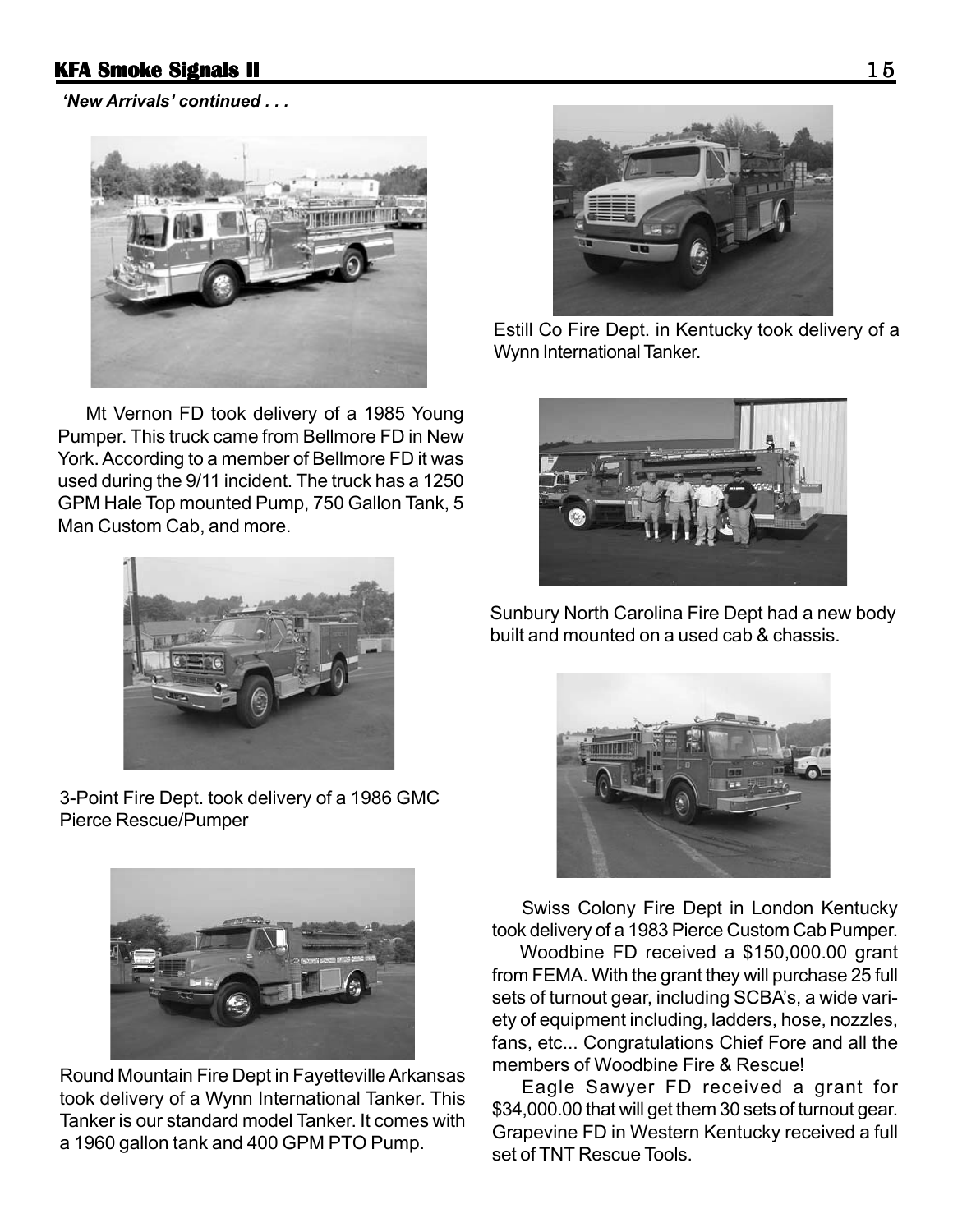## 10-33 EQUIPMENT, INC. **Kentucky Firefighters Association Sustaining Members** Please remember these members when you have purchasing needs.

| <b>10-33 EQUIPMENT, INC.</b>                                                                                           | <b>Advanced Fire &amp; Rescue</b>                                                                                                                   | <b>Akron Brass Company</b>                                                                                                                                         |
|------------------------------------------------------------------------------------------------------------------------|-----------------------------------------------------------------------------------------------------------------------------------------------------|--------------------------------------------------------------------------------------------------------------------------------------------------------------------|
| Craig and Teri Hiser                                                                                                   | <b>Equipment Co. Inc.</b>                                                                                                                           | Jeff Benson                                                                                                                                                        |
| 540 Peterson Rd · Cave City, KY 42127                                                                                  | Nick Gapinski                                                                                                                                       | P.O. Box 86                                                                                                                                                        |
| 877-678-1033 270-453-3473                                                                                              | 6633 Springvale Court                                                                                                                               | Wooster, OH 44691                                                                                                                                                  |
| Fax 270-453-3474                                                                                                       | Newburg, IN 47630                                                                                                                                   | 216-264-5678                                                                                                                                                       |
| Web site: www.10-33.com                                                                                                | 800-853-7675  Fax 812-853-7676                                                                                                                      | Voice mail: 800-228-1161 Box 3507                                                                                                                                  |
| <b>Bluegrass Fire Equipment</b>                                                                                        | <b>Camp Safety of Louisville</b>                                                                                                                    | <b>Commonwealth</b>                                                                                                                                                |
| John Baker                                                                                                             | David Joels                                                                                                                                         | <b>Communication Systems, Inc.</b>                                                                                                                                 |
| P.O. Box 23174                                                                                                         | 3707 Bardstown Rd . Suite 7                                                                                                                         | Sam Owney                                                                                                                                                          |
| Lexington, KY 40523                                                                                                    | Louisville, KY 40218                                                                                                                                | 2347 Fortune Court . Suite 101                                                                                                                                     |
| 800-526-8393                                                                                                           | 502-479-8005                                                                                                                                        | Lexington, KY 40509                                                                                                                                                |
| Fax 859-233-1167                                                                                                       | Fax 502-479-8002                                                                                                                                    | 859-293-1675 Fax 859-299-8130                                                                                                                                      |
| <b>Comtronics Industrial</b>                                                                                           | <b>Dill's Fire &amp; Safety</b>                                                                                                                     | <b>Division of</b>                                                                                                                                                 |
| <b>Communication Systems</b>                                                                                           | <b>Equipment Company, Inc.</b>                                                                                                                      | <b>Emergency Management</b>                                                                                                                                        |
| David Fried Barry Jackson                                                                                              | Kentucky Regional Manager                                                                                                                           | <b>Malcolm Franklin</b>                                                                                                                                            |
| 2456 Fortune Drive                                                                                                     | Tony Johnson                                                                                                                                        | EOC Bldg. Boone Center                                                                                                                                             |
| Lexington, KY 40509                                                                                                    | www.dillsfire.com                                                                                                                                   | Frankfort, KY 40601                                                                                                                                                |
| 800-264-6021  Fax 859-299-9334                                                                                         | 800-624-1964  Fax 304-273-3463                                                                                                                      | 502-564-8682  Fax 502-654-6251                                                                                                                                     |
| <b>Emergency One</b><br><b>Bob Burns</b><br>629 Shelby Street<br>Lexington, KY 40505<br>800-444-3473  Fax 859-255-5536 | <b>Emergency Equipment</b><br>Mike Brady<br>P.O. Box 75321<br>Cincinnati, OH 45275<br>859-371-7001 Fax 859-371-7003                                 | <b>Emergency Service</b><br><b>Insurance Program</b><br>Peter Feid<br>20 Church Street<br>Cortland, NY 13045<br>800-822-3747  Fax 607-756-5051                     |
| <b>EMS USA</b><br>Chip Brake<br>P.O. Box 99<br>Shepherdsville, KY 40165<br>800-264-2401  Fax 502-543-5032              | <b>Fire Apparatus DIV SDC</b><br><b>Bob Stark</b><br>8009 Beulah Church Road<br>Louisville, KY 40291<br>502-239-3120                                | <b>Fire Department</b><br><b>Service &amp; Supply</b><br>Al Sutt<br>P.O. Box 20207<br>Louisville, KY 40250<br>800-321-6965 Fax 502-491-1487                        |
| Gall's<br><b>Phil Scheible</b><br>2470 Paulmbo Dr . P.O. Box 5465<br>Lexington, KY 40555<br>800-477-7766               | <b>High Tech Rescue</b><br>James Riddle, Jr.<br>250 Rockbridge Road<br>Shelbyville, KY 40065<br>888-848-6144<br>Local 502-633-0149 Fax 502-633-0659 | <b>Hilliard Enhanced</b><br><b>Learning Programs (HELP)</b><br><b>Mike Hilliard</b><br>www.4-help.org<br>Email: firecds@cs.com<br>502-291-4357    Fax 502-228-4357 |
| Jack L. Slagle Fire Equipment · Jack Slagle                                                                            | Kentucky Fire Commission - State Fire Rescue Training                                                                                               |                                                                                                                                                                    |
| Main Office: 1100 Bill Tuck Hwy, S Boston, VA 24592                                                                    | Division Directors: Steve Calhoun & Walter Lage                                                                                                     |                                                                                                                                                                    |
| P804-575-7905 1-800-446-8896 F804-572-3373                                                                             | 2750 Research Park Dr. - Barn Annex · P.O. Box 14092 · Lexington, KY 40512                                                                          |                                                                                                                                                                    |
| E-Mail: slaglefire@slaglefire.com                                                                                      | (800) 782-6823 (859) 246-3484 Fax                                                                                                                   |                                                                                                                                                                    |
| WebSite: www.slaglefire.com                                                                                            | The mission of the Fire Commission is to strengthen, upgrade and improve                                                                            |                                                                                                                                                                    |
| Branch Office: 1818 Old Dunbar Rd                                                                                      | the fire service for the citizens and industry of the commonwealth through                                                                          |                                                                                                                                                                    |
| Cayce (W. Columbia), SC 29171                                                                                          | standardized education, training, communication and distribution of funds.                                                                          |                                                                                                                                                                    |

P 1-803-791-4555 F 1-803-739-2327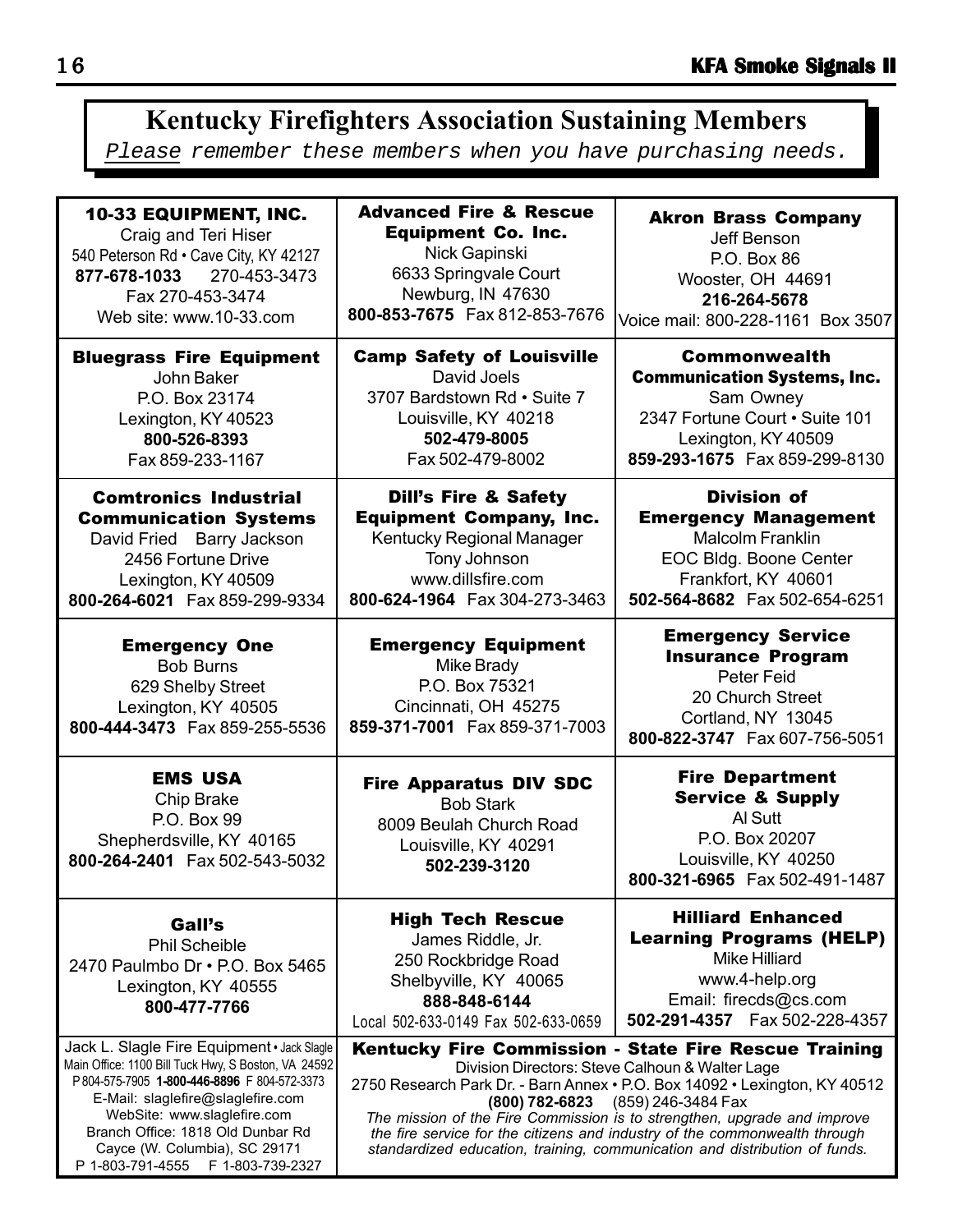## **Kentucky Firefighters Association Sustaining Members**

Please remember these members when you have purchasing needs.

| <b>Kentucky Public</b><br><b>Entity Programs / VFIS</b><br><b>Steve Sierveld</b><br>P.O. Box 17374 . Dixie Branch<br>Edgewood, KY 41017<br>800-753-6734    Fax 859-331-4937     | <b>Kentucky State Fire Marshall</b><br>Dave Manley<br>1047 US 127 South<br>Frankfort, KY 40601<br>502-564-3626 Fax 502-564-6799               | <b>Louis &amp; Henry Group</b><br>Joy DeMoss<br>101 South Eighth Street<br>Louisville, KY 40202<br>502-589-5010 Fax 502-584-2820           |
|---------------------------------------------------------------------------------------------------------------------------------------------------------------------------------|-----------------------------------------------------------------------------------------------------------------------------------------------|--------------------------------------------------------------------------------------------------------------------------------------------|
| <b>MCA Incorporated</b><br><b>Tara Hardwick</b><br>845 4th Avenue • Suite 405<br>Huntington, WV 25701<br>800-676-4785  Fax 304-522-4222                                         | <b>McCord Emergency Lighting</b><br>Mike McCord<br>525 Brookwater<br>Lexington, KY 40515<br>859-271-4311  Fax 859-273-1511                    | <b>McCoy Miller</b><br>Brad Conover - Randy Herron<br>108 Ronaldson Court<br>Campbellsville, KY 42718<br>270-465-7642  Fax 270-384-5328    |
| <b>MSA</b><br><b>Mark Gustafson</b><br>5404 Seaton Lane<br>Louisville, KY 40291<br>Phone/Fax 502-239-7223                                                                       | <b>Orr Safety</b><br>Dave Goldsmith<br>P.O. Box 16326<br>Louisville, KY 40258<br>800-669-1677<br>Fax 800-800-6774                             | <b>Parr Emergency</b><br><b>Products Sales, Inc.</b><br>Lisa Wright<br>P.O. Box 300<br>Gallaway, OH 43119<br>800-282-7904 Fax 614-878-3779 |
| <b>Public Safety</b><br><b>Equipment Company, Inc.</b><br><b>Dennis Downes</b><br>9616 Seaton Brooke Lane<br>Louisville, KY 40291<br>502-239-2006  Fax 502-239-3322             | <b>Rugged Wear</b><br>Debrah Winkle<br>206 Big Hill Avenue<br>Richmond, KY 40475<br>606-623-1135                                              | <b>Service Plus</b><br>Jim Davis<br>P.O. Box 673<br>Winchester, KY 40392<br>Phone/Fax 859-744-5949                                         |
| <b>Southeastern</b><br><b>Emergency Equipment</b><br>Rob Waller<br>P.O. Box 1196<br>Wake Forest, NC 27588<br>800-334-6656 Fax 888-556-1048                                      | <b>Summit Fire Apparatus</b><br>Joe Messmer<br>P.O. Box 17128<br>Edgewood, KY 41017<br>859-331-0360 Fax 859-331-0399                          | <b>Survivar Inc.</b><br>Gary Gray<br>3001 S. Susan Street<br>Santa Ann, CA 92704<br>714-545-0410  Fax 714-850-0299                         |
| <b>Throughbred</b><br>Air Systems, Inc.<br>Mike Stone<br>208 Westmoreland Way<br>Lexington, KY 40324<br>Phone/Fax 502-863-6442                                                  | <b>Vogelpohl Fire Equipment, Inc.</b><br>William Vogelpohl<br>2756 Circleport Drive<br>Erlanger, KY 41018<br>800-797-8317    Fax 859-282-1550 | <b>Wynn Fire Equipment</b><br>Charles & Kathy Wynn<br>P.O. Box 269<br>Woodbine, KY 40771<br>606-523-9269    Fax 606-523-0591               |
| <b>Public Entity Insurance Inc.</b><br><b>Roeding Group Companies</b><br>2525 Harrodsburg Rd · Suite 220<br>Lexington, KY 40504<br>Toll Free 1-888-696-9620<br>Fax 859-296-4583 | <b>You could</b><br>advertise<br>Here!                                                                                                        | To advertise in this space<br>in the next issue of<br><b>Smoke Signals II</b><br>contact Bryant Stiles<br>at 270-273-3187                  |